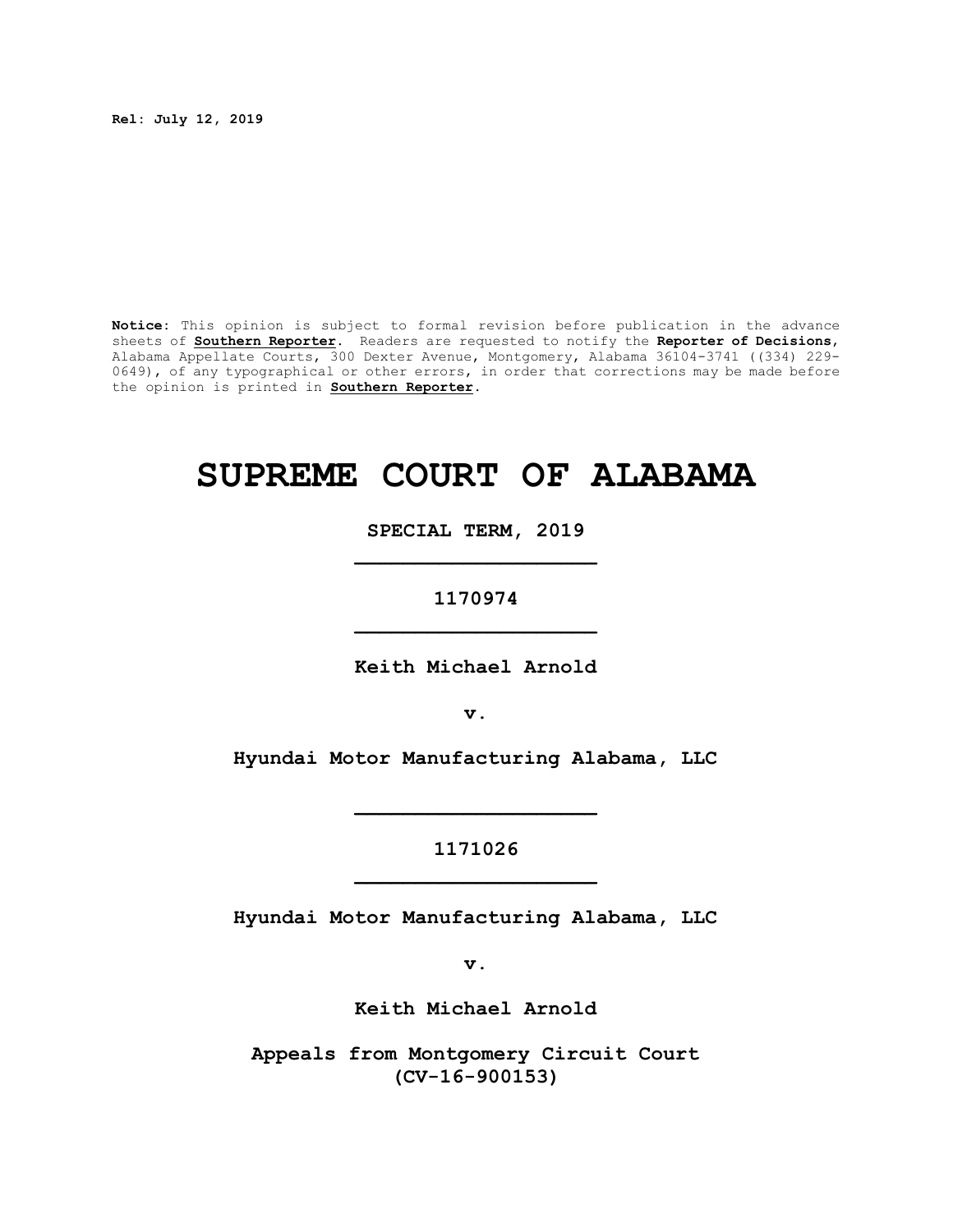MITCHELL, Justice.

This dispute centers on whether Keith Michael Arnold must reimburse his former employer, Hyundai Motor Manufacturing Alabama, LLC ("HMMA"), for expenses HMMA incurred in moving Arnold from Kentucky to Alabama to begin employment at HMMA's manufacturing facility in Montgomery. When he started his employment, Arnold signed an agreement obligating him to reimburse HMMA for his relocation expenses if he voluntarily left his employment with HMMA within 24 months. Just 16 months after beginning his employment, Arnold resigned his position with HMMA. After Arnold refused to reimburse HMMA for the relocation expenses it had paid on his behalf, HMMA sued him in the Montgomery Circuit Court, asserting a breachof-contract claim. HMMA obtained a summary judgment against Arnold for \$67,534 in damages, but the trial court denied HMMA's request for prejudgment interest, attorney fees, and expenses.

Arnold appeals the summary judgment in favor of HMMA. HMMA cross-appeals and argues that, under the terms of the reimbursement agreement, it was entitled to \$11,710 for prejudgment interest and \$20,293 for attorney fees and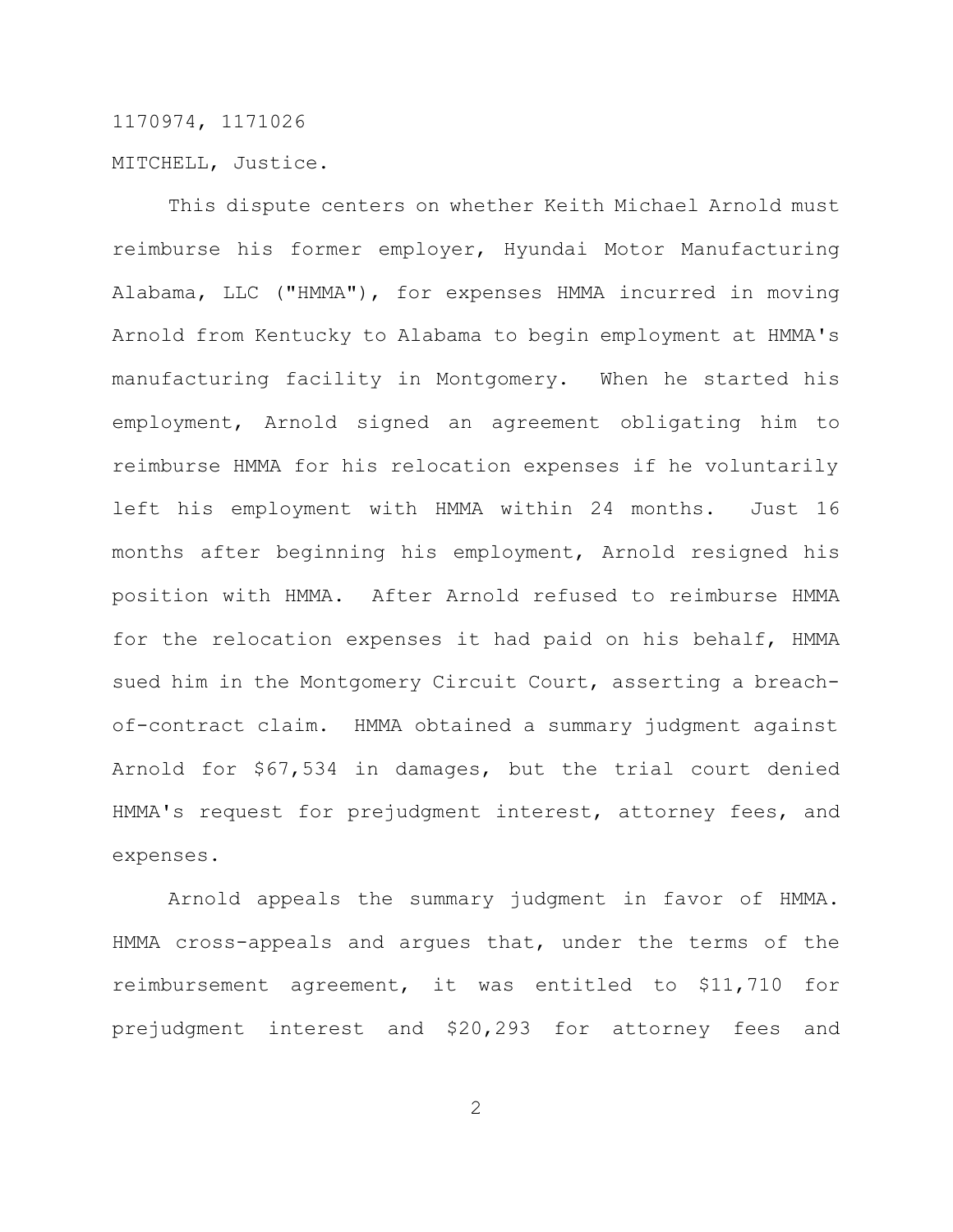expenses. We affirm the summary judgment entered by the trial court to the extent it held that Arnold was liable for breach of contract and awarded HMMA \$67,534. Because HMMA has established that it had a contractual right to additional sums beyond the \$67,534 awarded by the trial court, we reverse that portion of the judgment denying HMMA's request for those additional sums and remand the cause for the trial court to enter a final judgment in favor of HMMA for \$99,537, an amount that fully compensates HMMA under the reimbursement agreement.

#### Facts and Procedural History

In late 2012, a third-party recruiter approached Arnold, who had approximately 15 years of experience working in the automotive industry, to gauge his interest in a possible job with HMMA. At the time, Arnold was working at a manufacturing facility in Kentucky, but Arnold previously had a favorable experience working for Kia Motors Manufacturing Georgia, a sister company of HMMA, and was interested in returning to the automotive industry. Arnold decided to pursue the opportunity with HMMA, and, in January 2013, he was offered a position as a manager in HMMA's production-control department.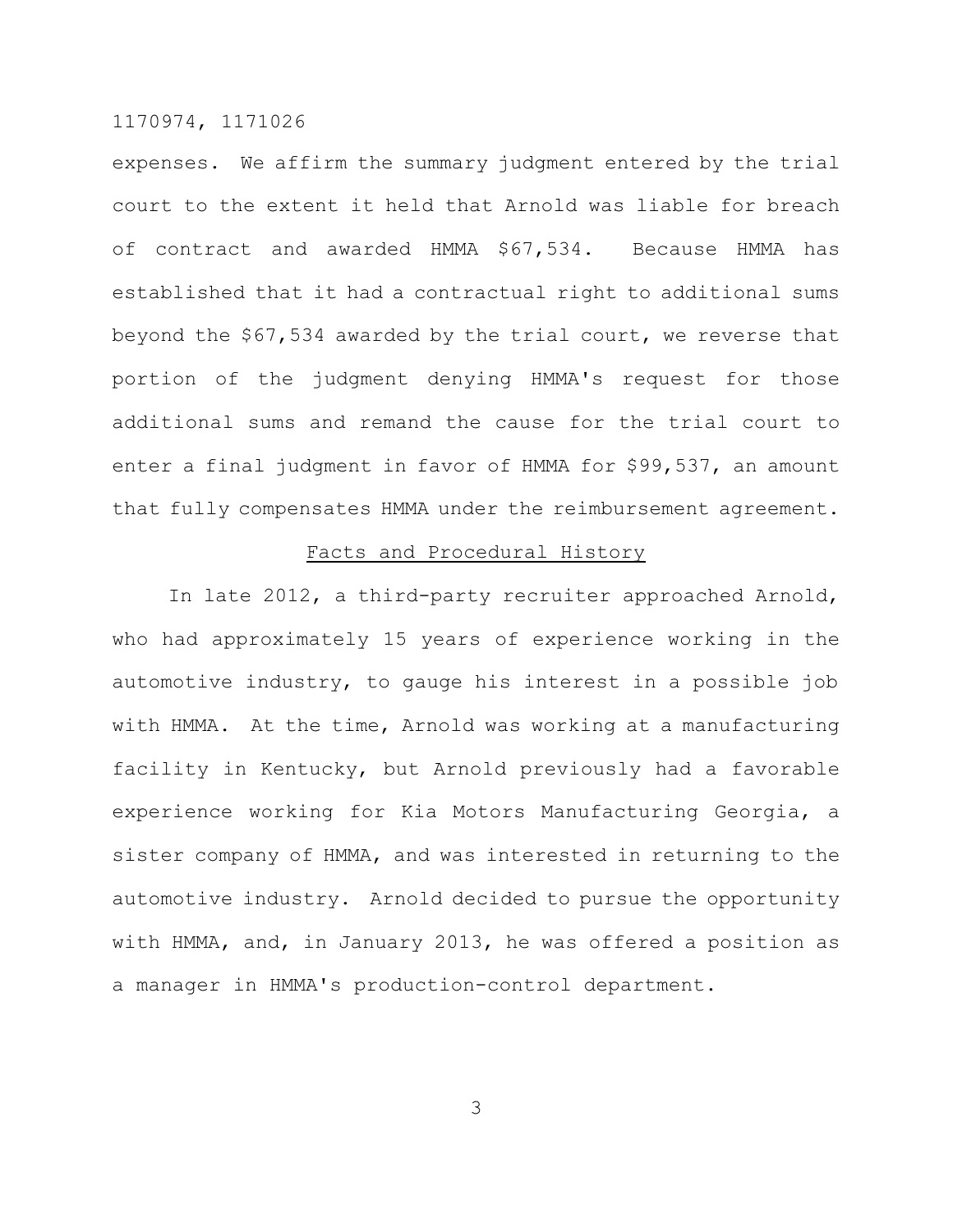As part of the offer made to Arnold, HMMA agreed to pay certain expenses associated with his relocation from Kentucky to Alabama. Those expenses included not only Arnold's actual moving costs, but also a general relocation allowance, the cost of Arnold's temporary housing in Montgomery, expenses for travel and house hunting, and other incidental costs. Arnold accepted HMMA's offer of employment, and HMMA ultimately expended a total of \$67,534 in connection with Arnold's relocation.<sup>1</sup> Arnold began work for HMMA on March 11, 2013.

On March 13, 2013, Arnold executed HMMA's standard relocation-reimbursement agreement, which provides, in pertinent part:

"[Arnold] understands and agrees that if [he] voluntarily terminates his ... employment with HMMA ... within the first twenty-four (24) months of [his] start date, then [he] shall reimburse HMMA for all relocation costs paid by HMMA on behalf of [him] pursuant to the relocation policy, plus a gross up amount for taxes as determined by HMMA. [Arnold] hereby gives HMMA a lien on [his] wages and authorizes HMMA to deduct said relocation expenses from [his] wages. If [Arnold's] wages are insufficient to cover all costs he ... owes to HMMA, [he] shall make payment to HMMA for all relocation expenses within thirty (30) days after the termination of [his] employment with HMMA."

<sup>1</sup>This amount includes the taxes HMMA paid on certain benefits provided to Arnold.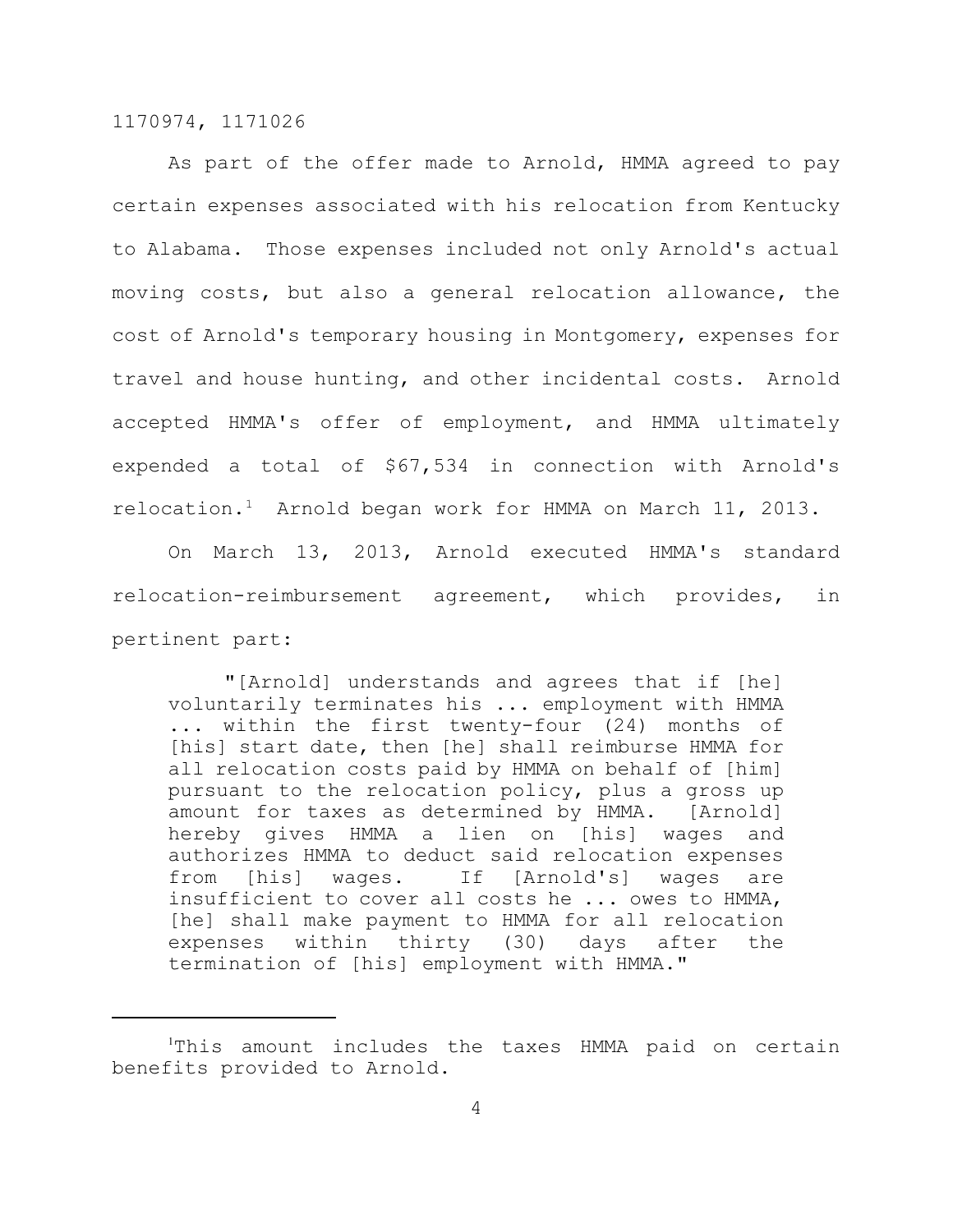The agreement also obligated Arnold to pay "all collection costs, charges and expenses incurred by HMMA, including but not limited to all collection agency fees, interest and attorneys' fees" that resulted from Arnold's failure to timely reimburse HMMA any amounts that became due under the agreement.

Arnold states that, upon beginning his new employment, he had a positive relationship with his coworkers, including his immediate supervisor, Angela James, and her supervisor, Wongyun Park. But the relationship between James and Park began deteriorating, and Arnold was allegedly drawn into the conflict and also began having problems with Park. Arnold states that Park began bypassing James and communicating directly with Arnold and that, during their interactions, Park was often angry and aggressive, frequently berating and humiliating him in front of other employees. According to Arnold, Park continually criticized him for matters that were outside Arnold's control, and Park repeatedly tried to force him to take actions that were contrary to HMMA policy. Arnold specifically alleges that Park asked him: (1) to falsify the repair orders for forklifts so that the forklifts might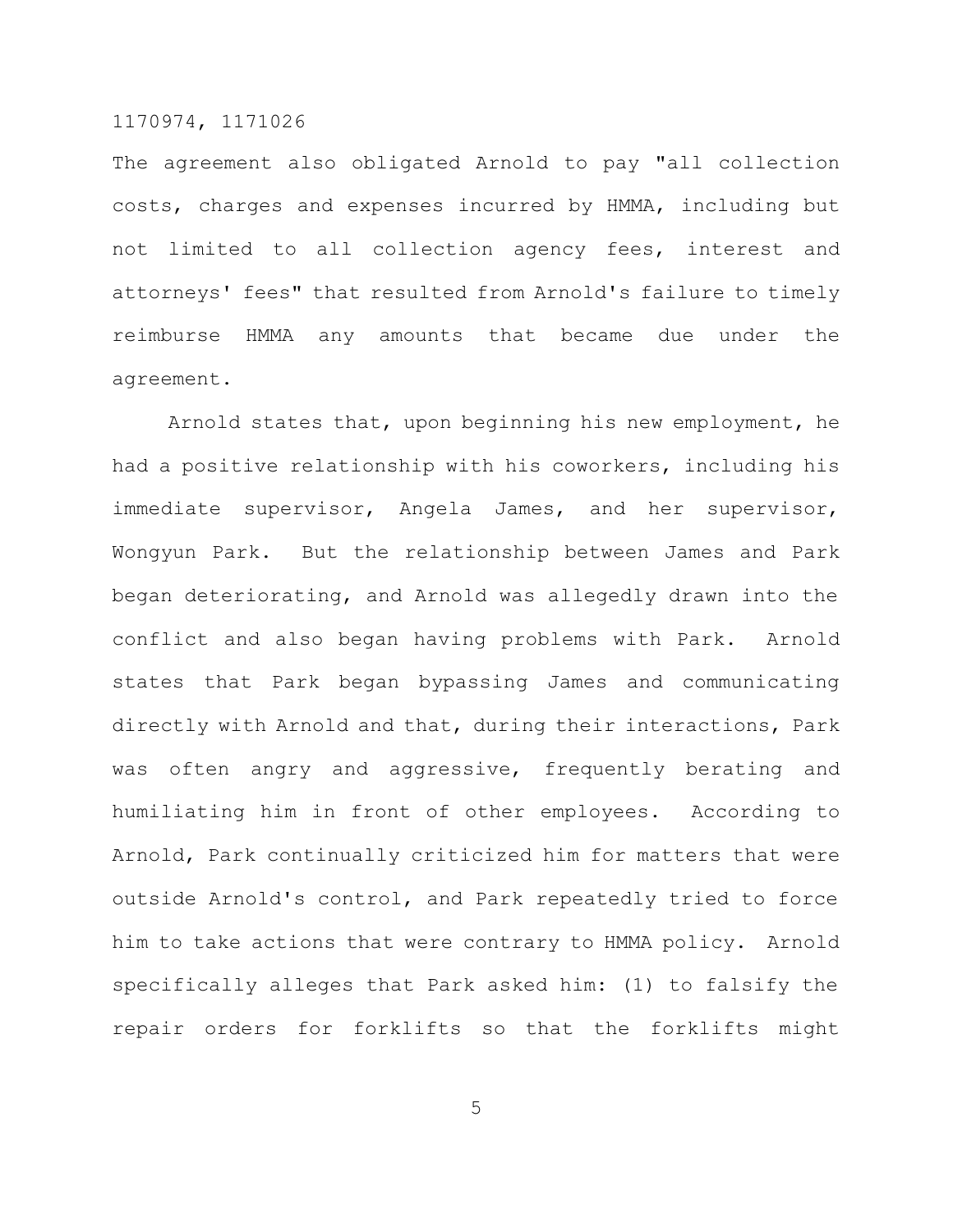qualify for warranty service; (2) to hire fewer women into the production-control department; and (3) to install cameras in certain areas of the HMMA facility without obtaining approval from HMMA's legal department. Arnold states that his refusal to take these actions further angered Park.

On February 20, 2014, Arnold filed a complaint with HMMA's human-resources department about the way Park treated him and the hostile work environment Arnold alleged existed in the production-control department because of Park's behavior. Arnold explained in the complaint that the conflict with Park was impacting his health and that he could not "continue to be expected to take verbal abuse and unrealistic requests on an ongoing basis." Arnold states that HMMA's legal department subsequently conducted an investigation but that he was unsure of the ultimate findings of the investigation.

Arnold states that, after he filed his complaint with human resources, Park's treatment of him became even worse. Arnold claims that Park continually required him to spend much of his shift observing in "the weld shop," after which he would have to return to his desk and complete his regularly assigned work duties. Arnold states that he had to work 24-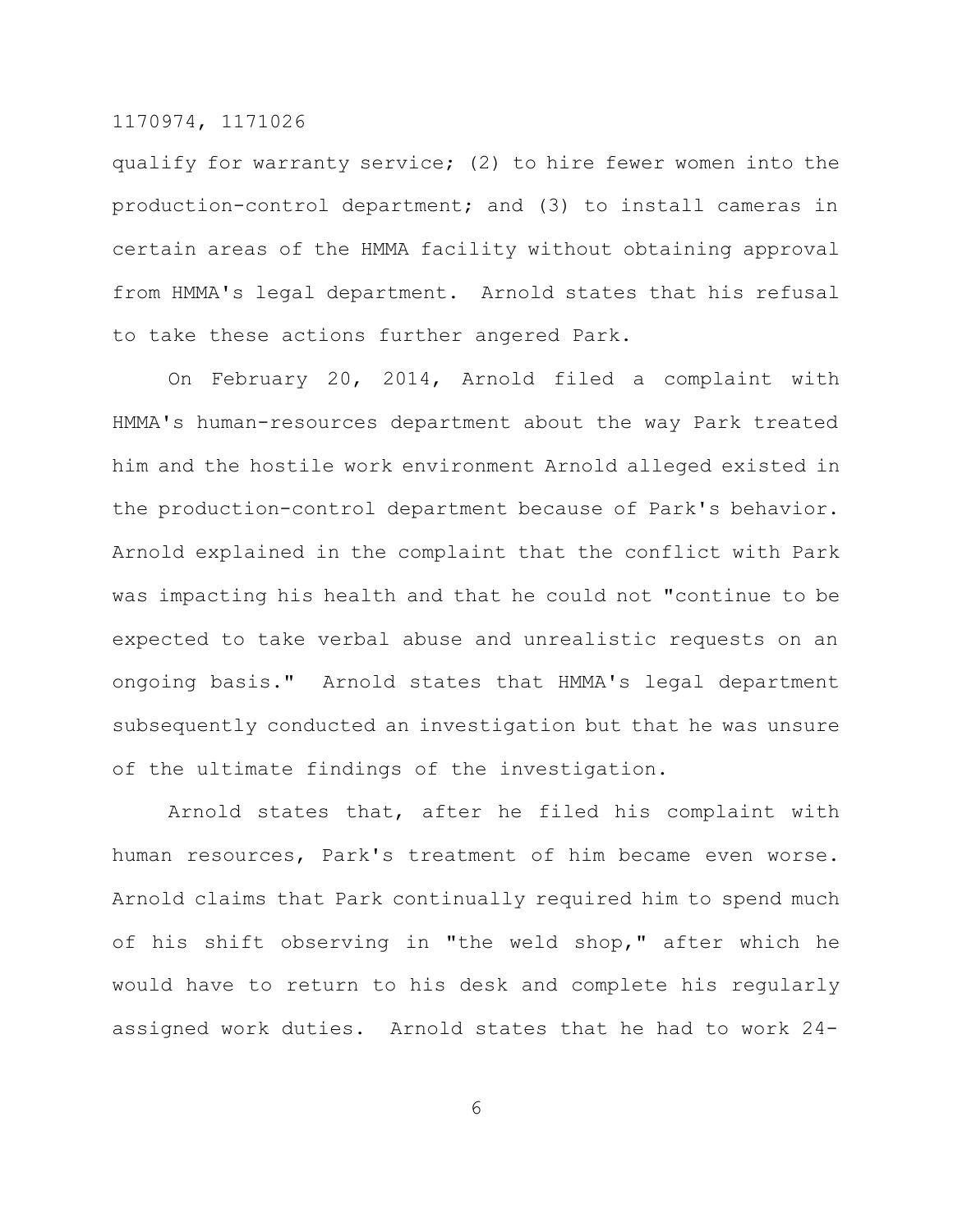hour days on multiple occasions as a result of the extra assignments Park gave him and that Park told him that Korean managers often worked 24 hours a day. Arnold further asserts that the other managers had a running joke that his assignment to the weld shop was punishment from Park and that he was humiliated by the assignment and the jokes. Eventually, Arnold concluded that he could not continue working at HMMA, and, on June 30, 2014, he submitted a resignation letter to James, stating, in relevant part:

"This letter is to inform you that I will be resigning my position as materials manager with HMMA effective July 11, 2014. ... My decision to leave is based on a work environment that continues to be retaliatory in nature and has negatively affected my health as well as the significant imbalance between work and life. This was not an easy decision, yet one that is necessary. It is apparent that the organization is displeased with my performance and I as well have been displeased with the treatment and often demeaning behavior directed towards me. My expectations are that HMMA can mutually agree to a separation without further repercussions both professionally and legally by either party."

Before leaving HMMA, Arnold had an exit interview with Scott Gordy, a manager in HMMA's human-resources department. The meeting lasted approximately 30-40 minutes, and, during the meeting, Arnold told Gordy that he felt like HMMA was forcing him out and retaliating against him for making the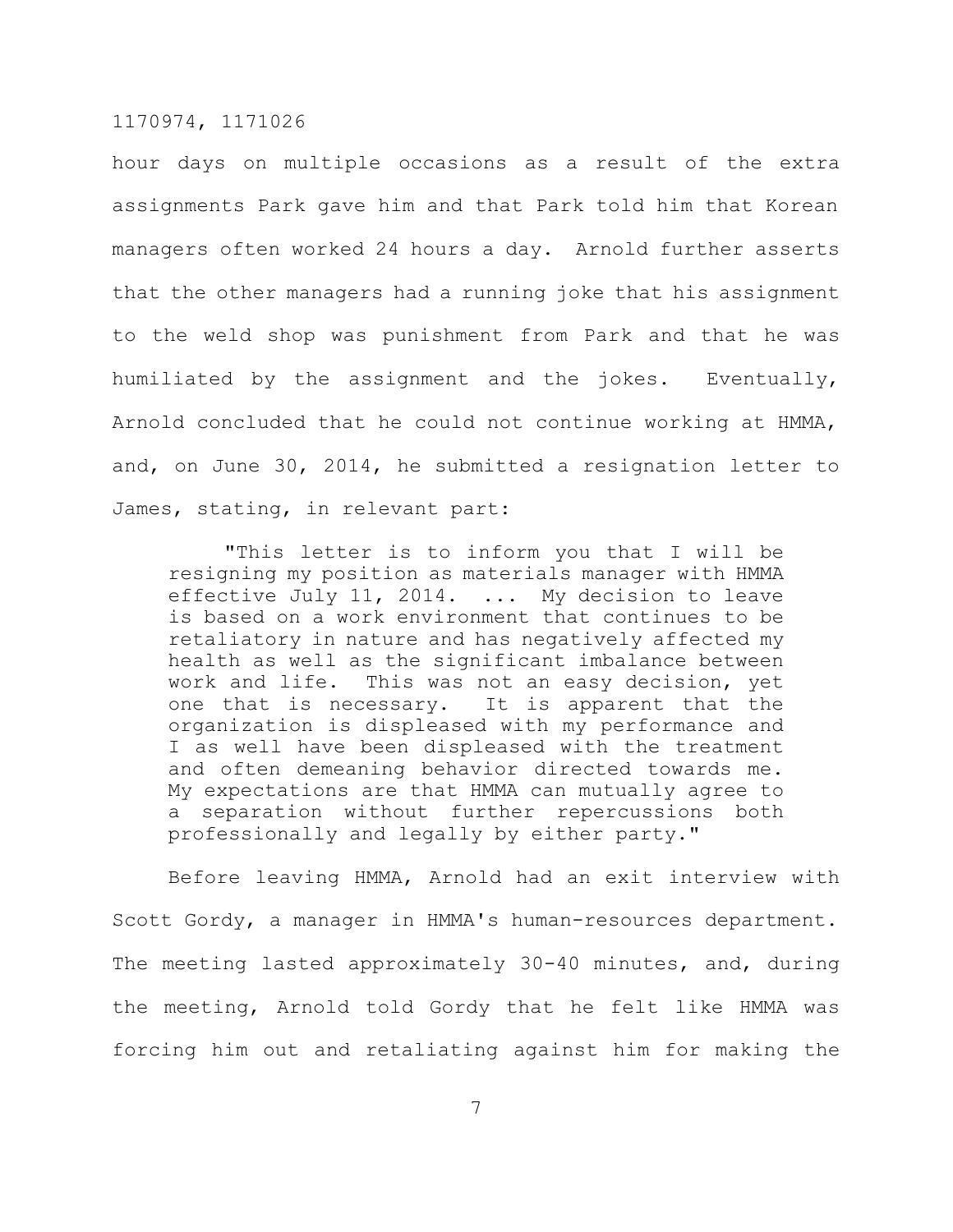complaint about Park's behavior. Arnold states that he also reiterated to Gordy what he wrote in his resignation letter –– that he expected there to be a mutual separation without any further professional or legal repercussions. Arnold asserts that, in response, Gordy "nodded his head and told me, 'Sorry things ended up the way they did,' and wished me the best of luck, shook my hand, and I walked out the door." It is undisputed that HMMA thereafter paid Arnold all the funds to which he was entitled, including his salary and employer retirement contributions for the days he worked, a payout for his accrued vacation days, and reimbursement for certain jobrelated expenses he had incurred.

Arnold left HMMA in July 2014 and apparently had no further contact with his former employer until March 2015, when he received a letter from HMMA stating that he owed HMMA \$67,534 under the terms of the reimbursement agreement. Arnold responded with a letter denying that he owed HMMA any reimbursement and requesting that HMMA withdraw its demand. It is not clear from the record if there were any other communications between the parties, but, in any event, Arnold refused to make any reimbursement to HMMA. On February 4,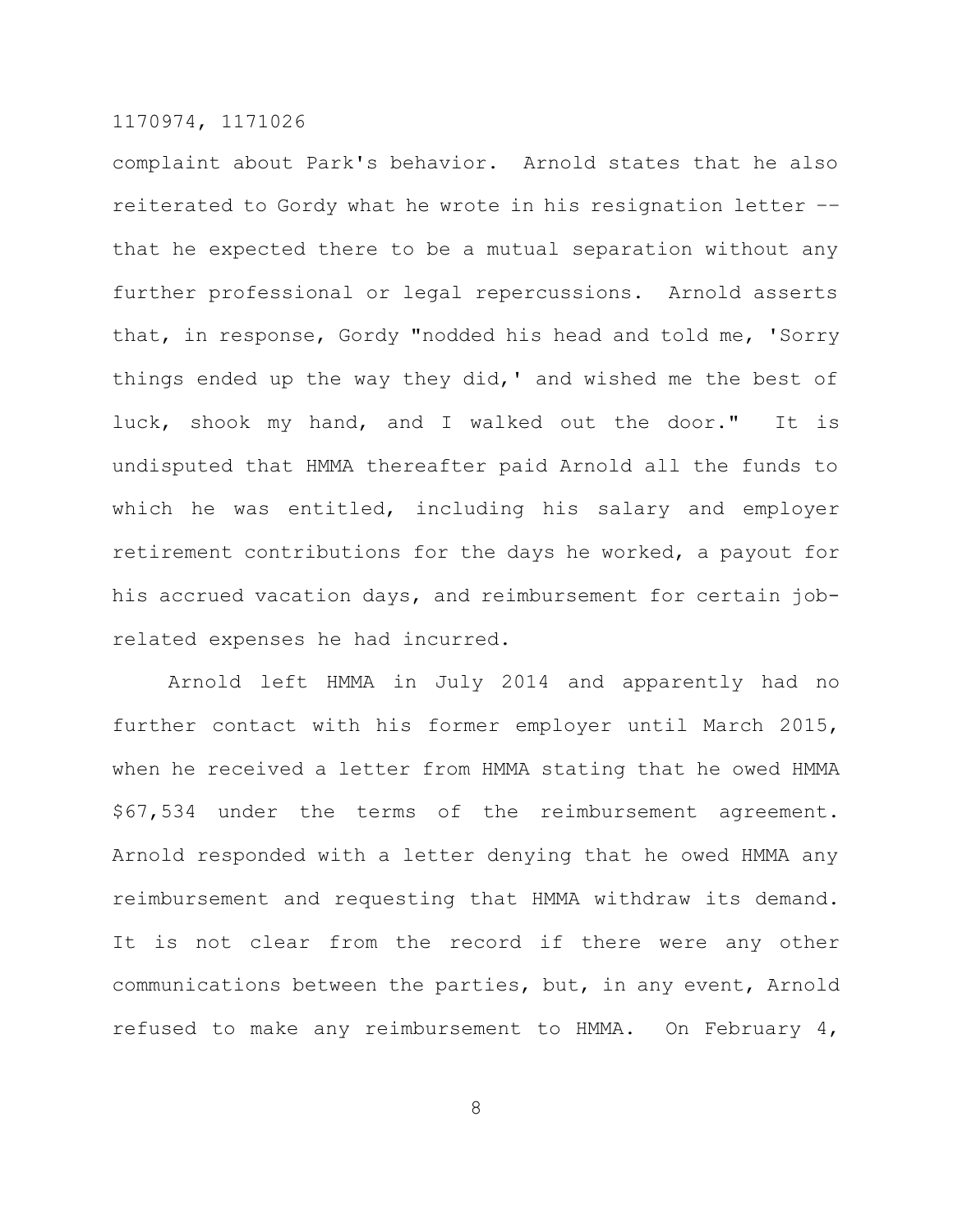2016, HMMA sued Arnold alleging breach of contract. Arnold filed an answer denying that he owed HMMA any money and asserting a breach-of-contract counterclaim.<sup>2</sup> On December 5, 2017, HMMA moved for a summary judgment on the claims asserted by both parties and an award of \$67,534 on its breach-ofcontract claim, with an additional amount to be determined for interest, attorney fees, and expenses. HMMA supported its summary-judgment motion with, among other things, a copy of the reimbursement agreement executed by Arnold, a copy of Arnold's resignation letter, excerpts from Arnold's deposition, and an affidavit from Gordy detailing the \$67,534 that HMMA claimed Arnold owed.

In his response to HMMA's summary-judgment motion, Arnold claimed that he had not breached the terms of the reimbursement agreement because, he said, he had not voluntarily terminated his employment but had instead been forced to resign. In addition, Arnold alleged that he and Gordy had agreed at his exit interview that neither he nor

<sup>2</sup>Arnold also asserted a second counterclaim against HMMA based on the harassment and retaliation he alleged he had endured while working for HMMA. It is not clear, however, exactly what cause of action he intended to state in this counterclaim.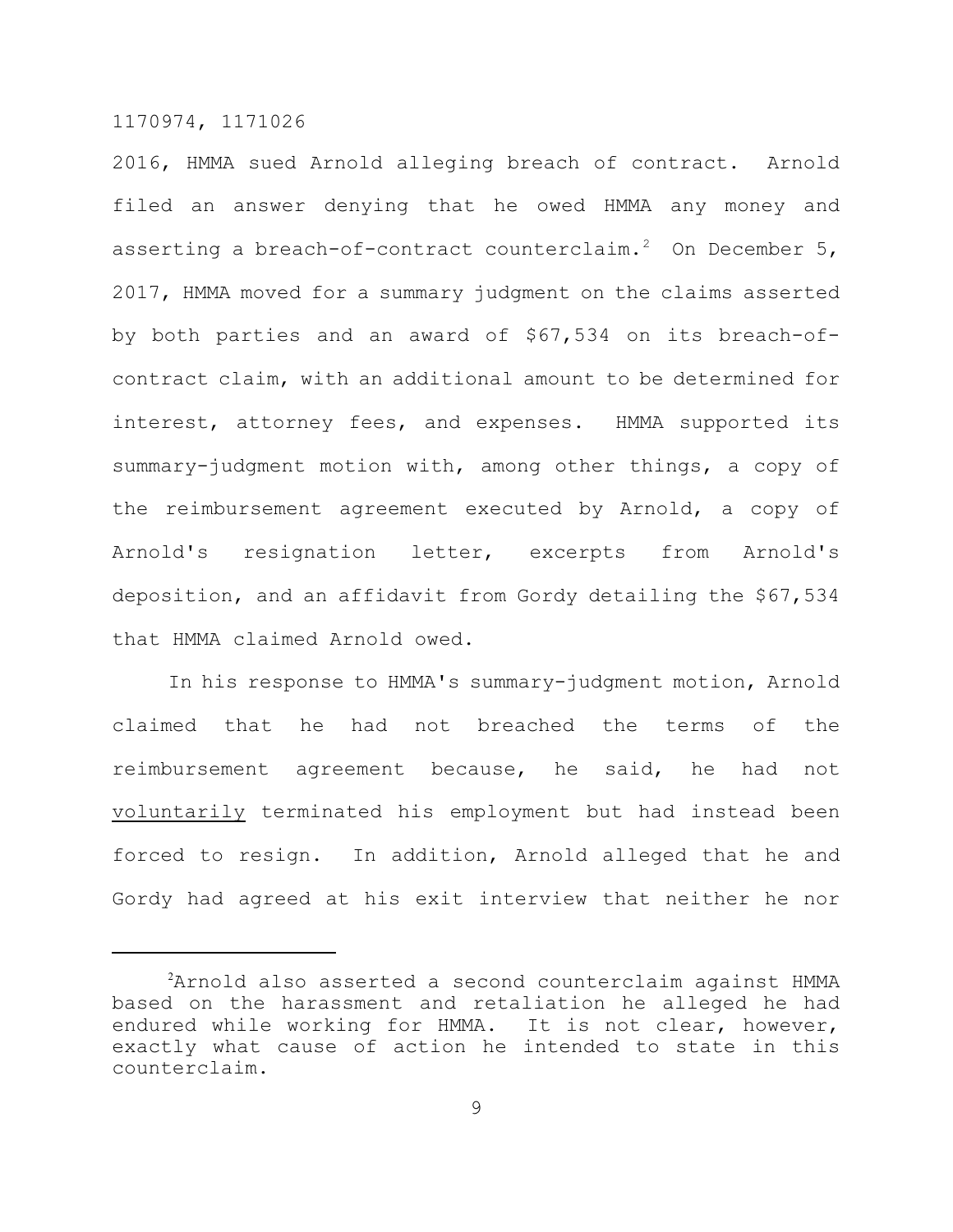HMMA would take any legal action against the other. The trial court conducted a hearing on HMMA's summary-judgment motion and, on February 21, 2018, entered a summary judgment in favor of HMMA and against Arnold, awarding HMMA \$67,534. The trial court also dismissed Arnold's counterclaims.

On February 27, 2018, HMMA filed a postjudgment motion asking the trial court to amend the summary-judgment order and to award it an additional \$11,710 for prejudgment interest, as well as \$20,293 for attorney fees and expenses, all of which it asserted the reimbursement agreement obligated Arnold to pay. HMMA noted that it had requested such an award in its summary-judgment motion but that it had been unable to state at that time the exact sum being claimed because the case was ongoing and interest and attorney fees continued to accrue. HMMA supported its request with an affidavit from its attorney detailing the claimed attorney fees and expenses.

On March 9, 2018, Arnold filed his own postjudgment motion asking the trial court to vacate the summary judgment entered in favor of HMMA and to deny HMMA's postjudgment motion. On June 14, 2018, the trial court purported to enter an amended summary-judgment order awarding HMMA a total of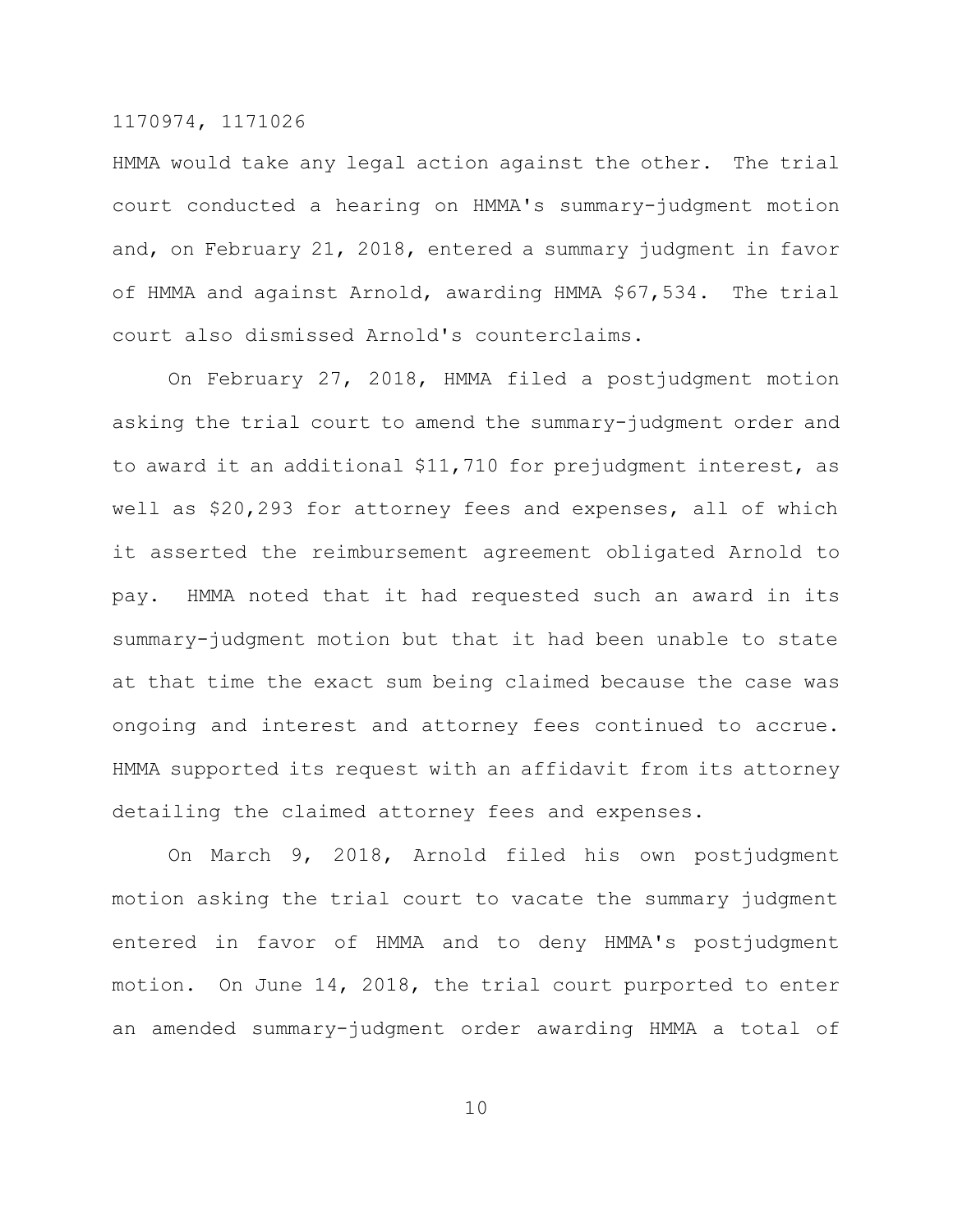\$99,537 –– \$67,534 on its breach-of-contract claim, \$11,710 for prejudgment interest, and \$20,293 for attorney fees and expenses. But under Rule 59.1, Ala. R. Civ. P., both HMMA's and Arnold's postjudgment motions had already been denied by operation of law because the trial court had not ruled on them within 90 days of their filing. The trial court's amended order was therefore void. See, e.g., Ex parte Jackson Hosp. & Clinic, Inc., 49 So. 3d 1210, 1212 (Ala. 2010) ("The trial court's order was void because it lost jurisdiction after the running of the 90-day period prescribed by Rule 59.1."). On July 18, 2018, Arnold filed a notice of appeal challenging the summary judgment awarding HMMA \$67,534, and HMMA subsequently filed its own notice of appeal arguing that it should have been awarded prejudgment interest, attorney fees, and expenses.

#### Arnold's Appeal (no. 1170974)

Arnold argues that the trial court erred by entering a summary judgment against him and in favor of HMMA. In Nationwide Property & Casualty Insurance Co. v. DPF Architects, P.C., 792 So. 2d 369, 372 (Ala. 2000), this Court stated that, when a party "appeals from a summary judgment,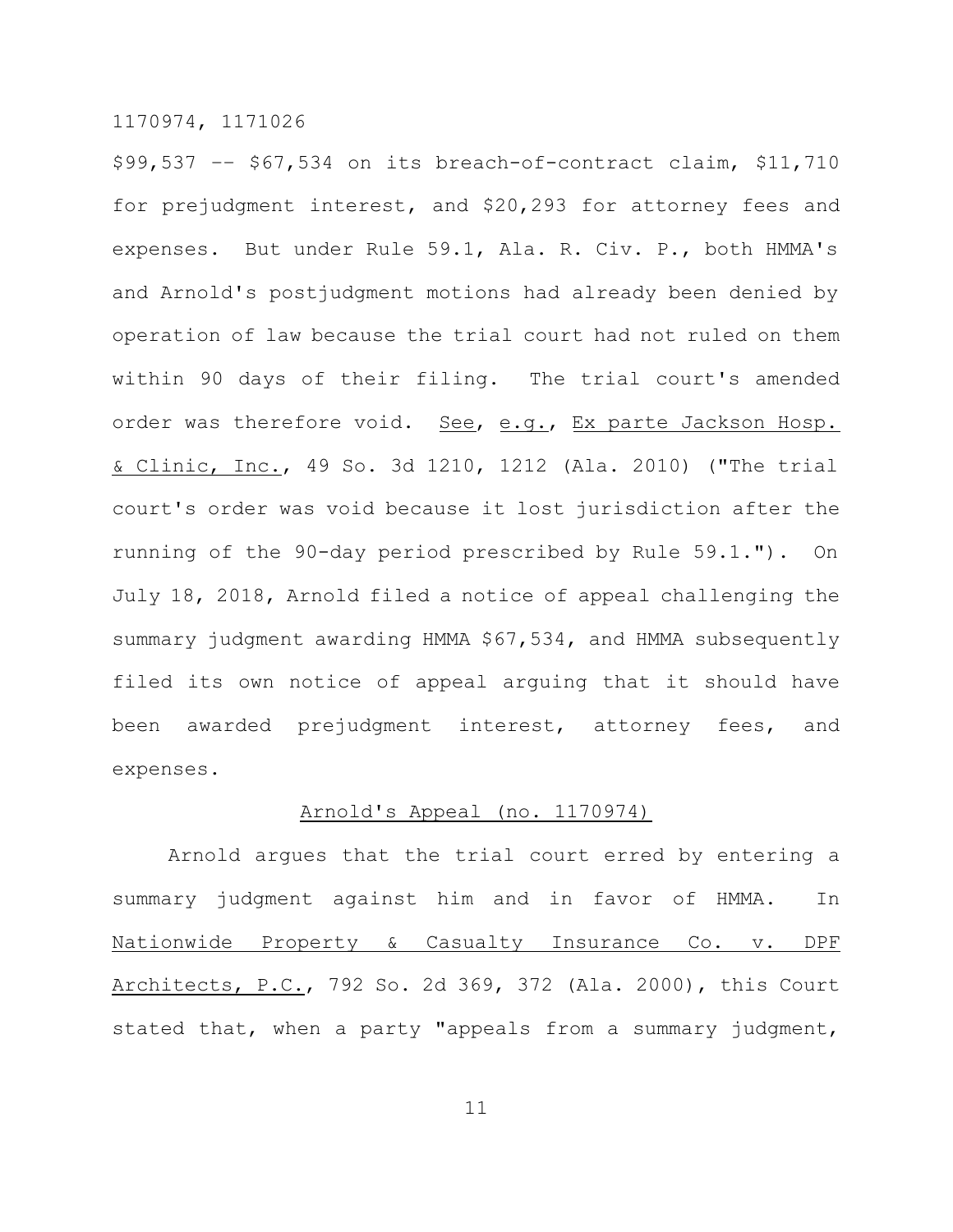our review is de novo." The Nationwide Court further explained how that standard of review is applied:

"We apply the same standard of review the trial court used in determining whether the evidence presented to the trial court created a genuine issue of material fact. Jefferson County Comm'n v. ECO Preservation Services, L.L.C., 788 So. 2d 121 (Ala. 2000) (quoting Bussey v. John Deere Co., 531 So. 2d 860, 862 (Ala. 1988)). Once a party moving for a summary judgment establishes that no genuine issue of material fact exists, the burden shifts to the nonmovant to present substantial evidence creating a genuine issue of material fact. Bass v. SouthTrust Bank of Baldwin County, 538 So. 2d 794, 797–98 (Ala. 1989). 'Substantial evidence' is 'evidence of such weight and quality that fair-minded persons in the exercise of impartial judgment can reasonably infer the existence of the fact sought to be proved.' West v. Founders Life Assur. Co. of Florida, 547 So. 2d 870, 871 (Ala. 1989). In reviewing a summary judgment, we view the evidence in the light most favorable to the nonmovant and entertain such reasonable inferences as the jury would have been free to draw. Jefferson County Comm'n v. ECO Preservation Servs., L.L.C., supra (citing Renfro v. Georgia Power Co., 604 So. 2d 408 (Ala. 1992))."

Arnold first asserts that the summary judgment was entered in error because, he claims, there is a genuine issue of material fact about whether he voluntarily terminated his employment with HMMA. Arnold argues that there was substantial evidence before the trial court that he did not, in fact, voluntarily terminate his employment but that he was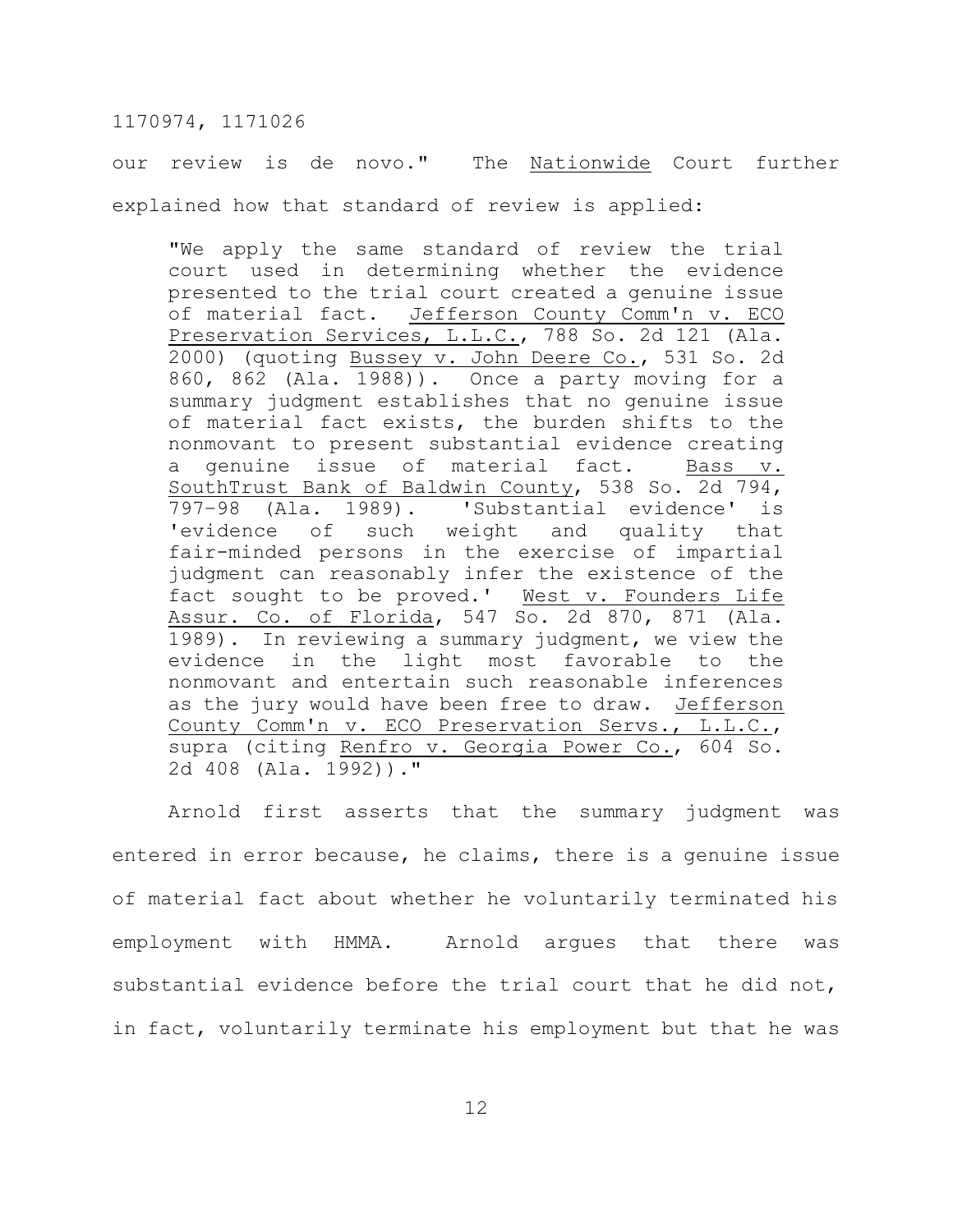instead forced to resign. Therefore, he argues, the reimbursement agreement has no application because it obligated him to reimburse HMMA only if he voluntarily terminated his employment. In essence, Arnold contends that HMMA cannot establish the elements of a breach-of-contract claim because, he alleges, there has been no breach. See, e.g., Capmark Bank v. RGR, LLC, 81 So. 3d 1258, 1267 (Ala. 2011) (explaining that a party seeking to recover for a breach of contract must establish "the defendant's nonperformance" under the contract).

In support of this contention, Arnold cites Black's Law Dictionary 1806 (10th ed. 2014), which defines "voluntary" as being "[u]nconstrained by interference; not impelled by outside influence." Arnold argues that, considering this definition and the hostile work conditions he says he was experiencing at HMMA, it cannot be said that he voluntarily terminated his employment. He further argues, on the basis of several cases, that whether an employee has voluntarily terminated his or her employment is a question of fact and that a fact-finder must make that determination based on what a reasonable employee would have done under the circumstances.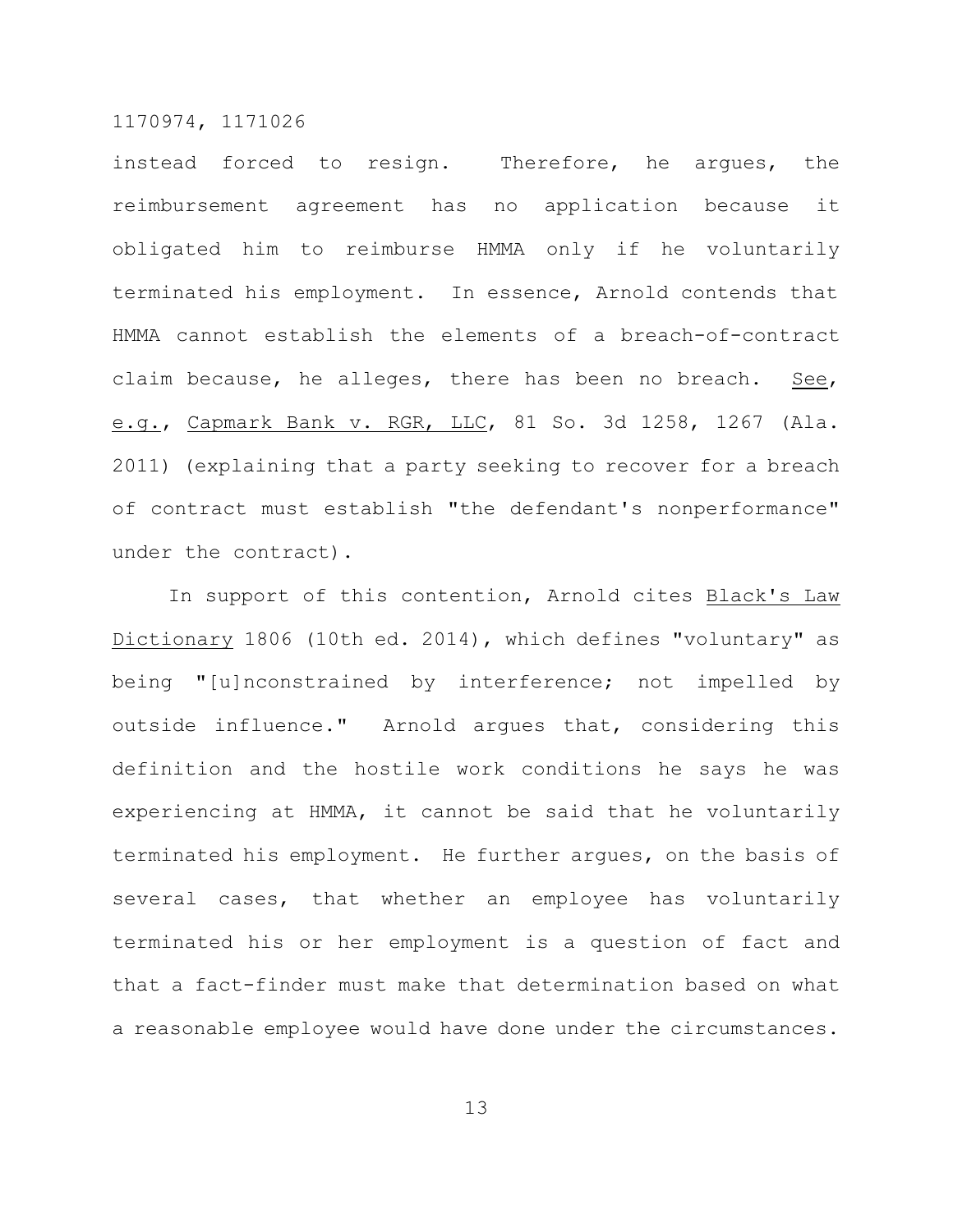See Andala Co. v. Ganus, 269 Ala. 571, 572, 115 So. 2d 123, 125 (1959) (stating that, in determining whether an employee acted reasonably in terminating her employment, "a test of good cause is whether it is reasonable when measured by what the average or normal worker would have done under similar circumstances"); Department of Indus. Relations v. Ford, 700 So. 2d 1388, 1390 (Ala. Civ. App. 1997) ("Whether an employee leaves his employment voluntarily without good cause is a question of fact."); Department of Indus. Relations v. Jones, 669 So. 2d 170, 172 (Ala. Civ. App. 1995) ("The pertinent consideration is whether the employees acted reasonably as normal, average employees in voluntarily separating from their employment.").

In response, HMMA argues that the evidence is undisputed that Arnold voluntarily terminated his employment, beginning with his own resignation letter, which stated: "I will be resigning my position." For all that appears, HMMA argues, Arnold could have chosen to continue working for HMMA through July 2014 and beyond because there is no evidence in the record indicating that HMMA had communicated to Arnold that he could no longer work there. HMMA further argues that, even if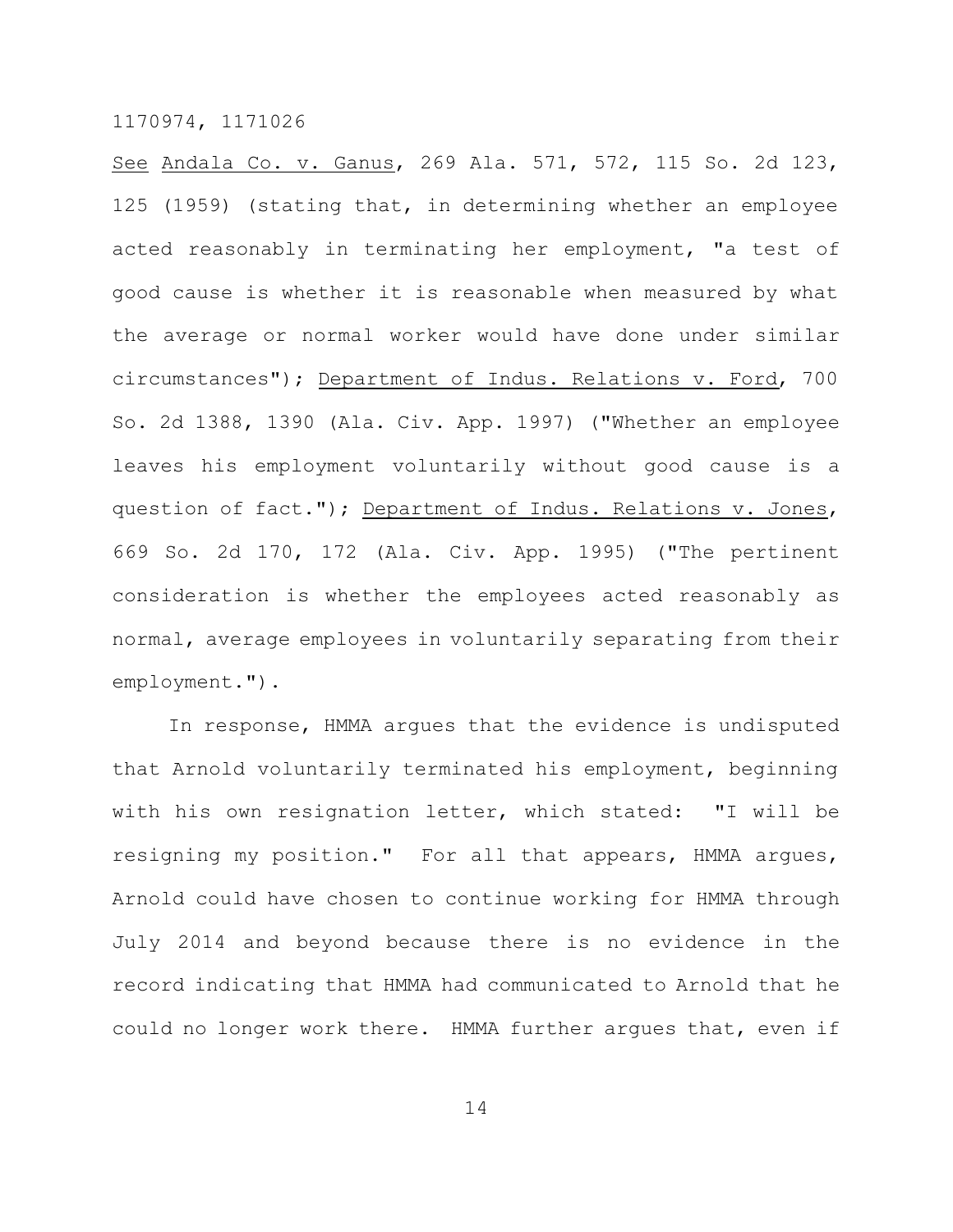Arnold was subjected to harsh treatment at work and his work environment was demanding and unpleasant, he was, as HMMA bluntly states on appeal, "not promised everyone would be nice to him," HMMA's brief, p. 7, and his dissatisfaction with his work environment does not excuse his breach of the reimbursement agreement.

HMMA also argues that the cases cited by Arnold in support of his argument are inapplicable. All three cases, HMMA notes, involve the unemployment-benefits statutes, which are "remedial in character" and "should be liberally construed" to give effect to their "beneficent purpose." Holmes v. Cook, 45 Ala. App. 688, 691, 236 So. 2d 352, 355 (Ala. Civ. App. 1970). Upon review, we agree that the cases cited by Arnold are of limited relevance to this appeal, and, to the extent they are relevant, they actually support HMMA's position rather than Arnold's.

Arnold relies primarily upon Ford, in which the Court of Civil Appeals considered § 25-4-78(2), Ala. Code 1975, which provides that an individual is disqualified from receiving unemployment benefits "[i]f he has left his most recent bona fide work voluntarily without good cause connected with such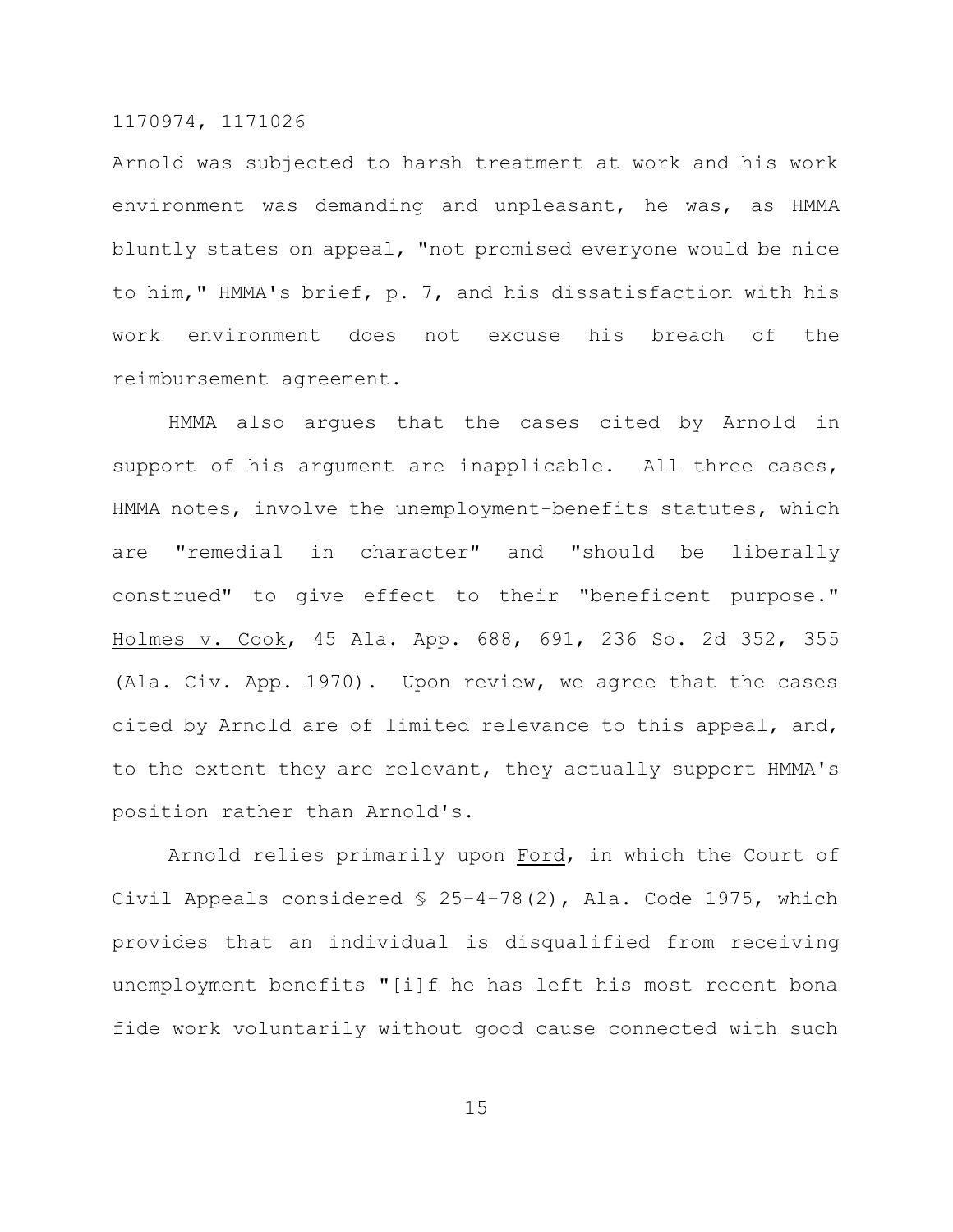work." The claimant in Ford sought unemployment benefits after closing a failing business he owned and at which he worked, but the Department of Industrial Relations ("DIR") denied his application for benefits. 700 So. 2d at 1389. The claimant appealed to the circuit court, which rejected DIR's argument that the claimant had voluntarily quit working, finding instead that he had been forced to close the business for reasons beyond his control. The circuit court accordingly ruled in favor of the claimant and granted him unemployment benefits. DIR appealed that judgment, arguing to the Court of Civil Appeals that the claimant had voluntarily terminated his employment and was thus not entitled to unemployment benefits. 700 So. 2d at 1390.

In considering the case, the Court of Civil Appeals first recognized that the ore tenus rule applied to the circuit court's finding that the claimant had not voluntarily terminated his employment. But, citing Black's Law Dictionary and the plain meaning of the term "voluntary," the court concluded that the claimant's decision to close his business and to stop working was voluntary because it was undisputed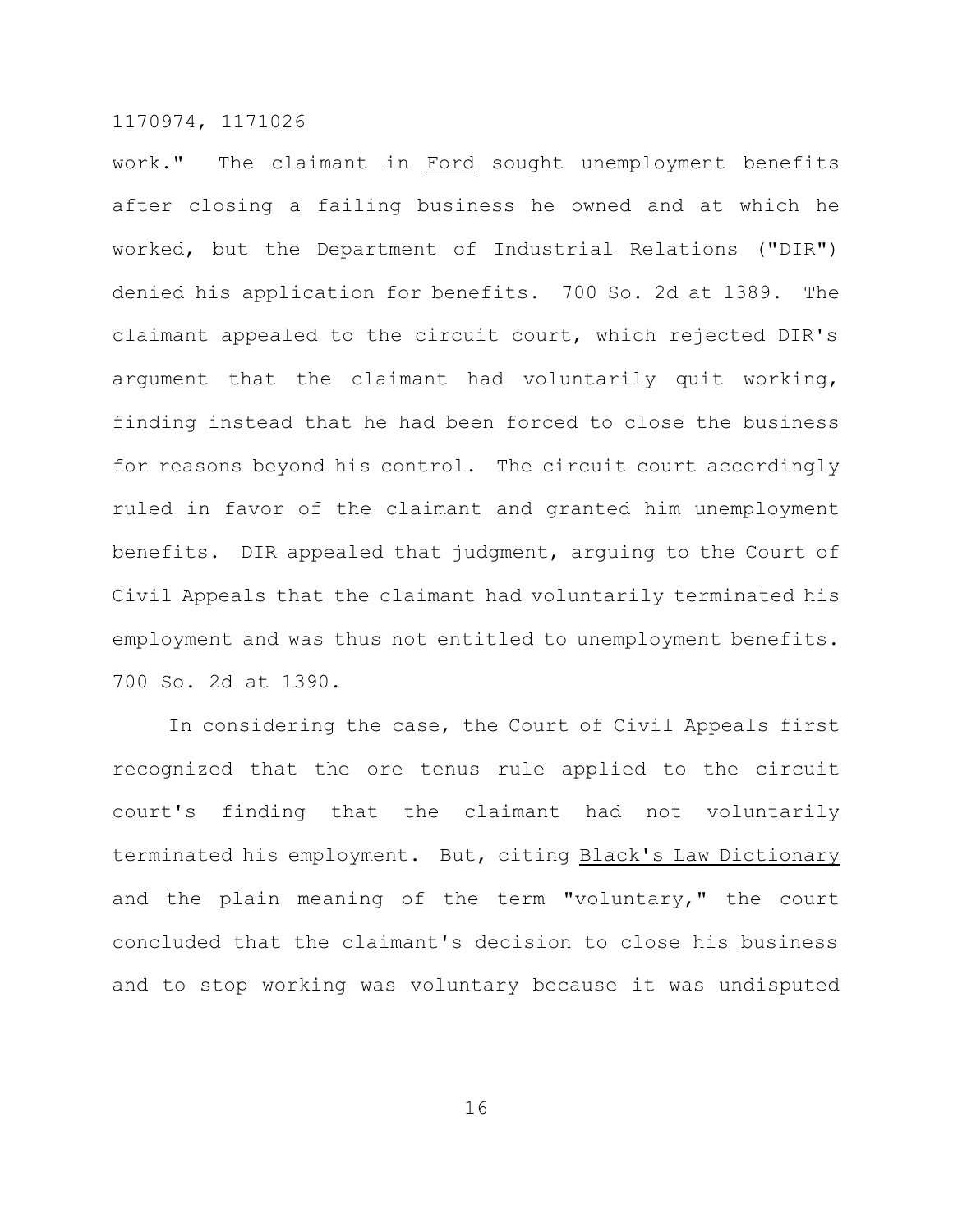that the claimant alone had made that decision.<sup>3</sup> In explaining its reasoning, the Court of Civil Appeals noted that "other jurisdictions have determined that where a business owner closes the business because the business has failed, the owner quits voluntarily, because the success or failure of the business was in the control of the owner." 700 So. 2d at 1390 (citing Fish v. White Equip. Sales & Serv., Inc., 64 Wis. 2d 737, 221 N.W.2d 864 (1974), and Mednick v. Unemployment Comp. Bd. of Review, 196 Pa. Super. 73, 173 A.2d 665 (1961)). Ford does not support Arnold's argument that his decision to terminate his employment was effectively involuntary because he felt his work circumstances required that decision.

The two other cases cited by Arnold -- Andala and Jones –– did not present an issue of whether the claimants seeking unemployment benefits had voluntarily terminated their employment. In Andala, the claimant admitted that she had

<sup>&</sup>lt;sup>3</sup>The Ford court nevertheless affirmed the circuit court's judgment awarding the claimant unemployment benefits because, even though the claimant had voluntarily terminated his employment, he had done so with "good cause," and  $\S$  25-4-78(2) provides that an employee is disqualified from receiving unemployment benefits only if the employee left his position "voluntarily without good cause." 700 So. 2d at 1392.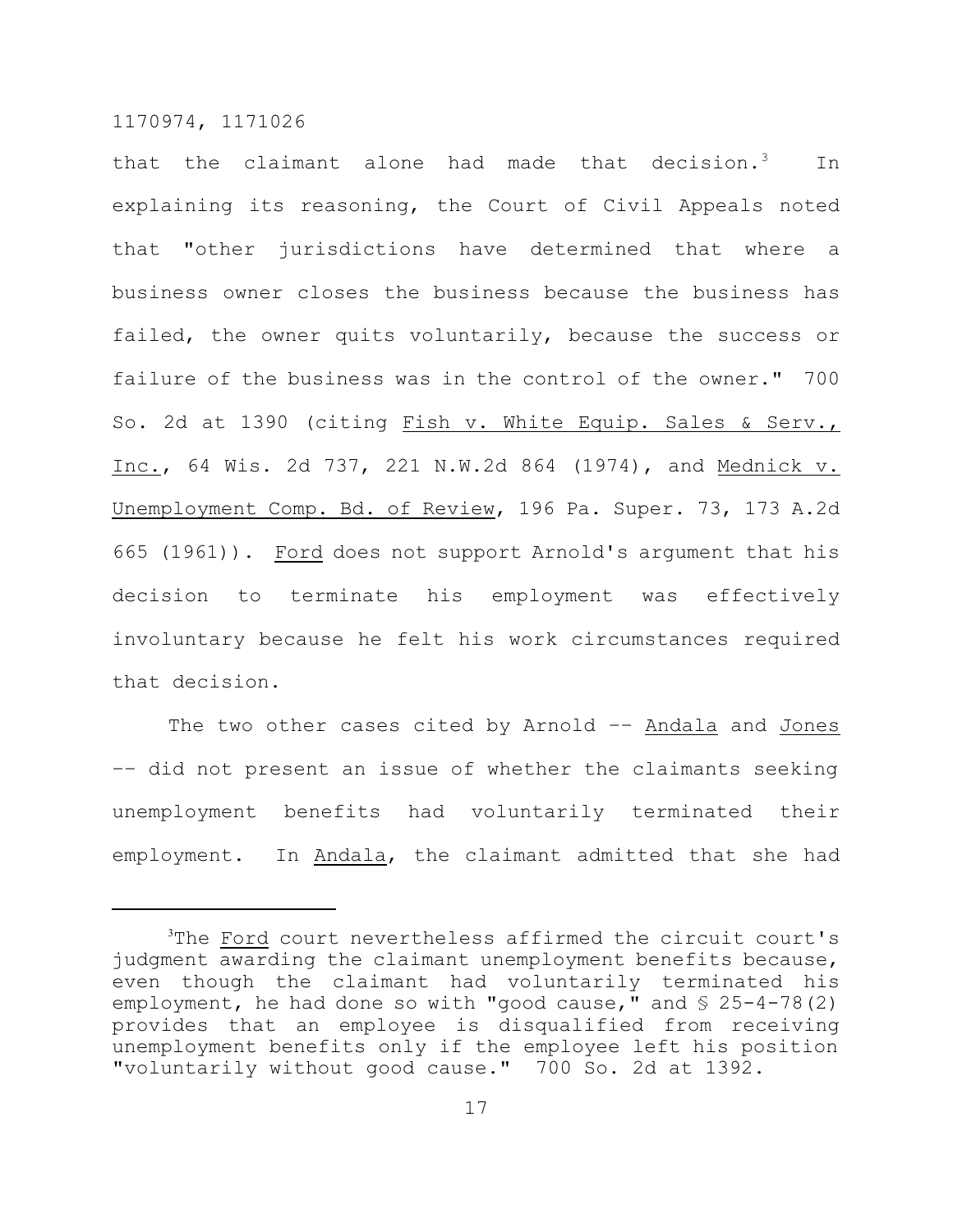voluntarily terminated her employment because she was earning less under a new pay structure. See Andala Co. v. Ganus, 40 Ala. App. 455, 457, 115 So. 2d 119, 120 (1958). And in Jones, the Court of Civil Appeals noted that it was "undisputed" that the claimants had voluntarily terminated their employment by agreeing to buyouts in the face of an imminent workforce restructuring. 669 So. 2d at 170-71. The analysis in Andala and Jones was thus centered on the issue of whether employees who had voluntarily terminated their employment had done so for good cause. That analysis is irrelevant here because, unlike the unemployment-compensation statutes discussed in those cases, the reimbursement agreement Arnold executed had no "good-cause provision" excusing him from his obligation to reimburse HMMA if his decision to leave HMMA was made for good cause. Accordingly, Andala and Jones are of no assistance to Arnold.

The case most similar to this appeal is Ellis v. Owen, 507 So. 2d 436 (Ala. 1987), in which this Court affirmed a summary judgment entered in favor of a supervisor who had been sued by a former employee seeking reinstatement to his job at a state community college after submitting a letter of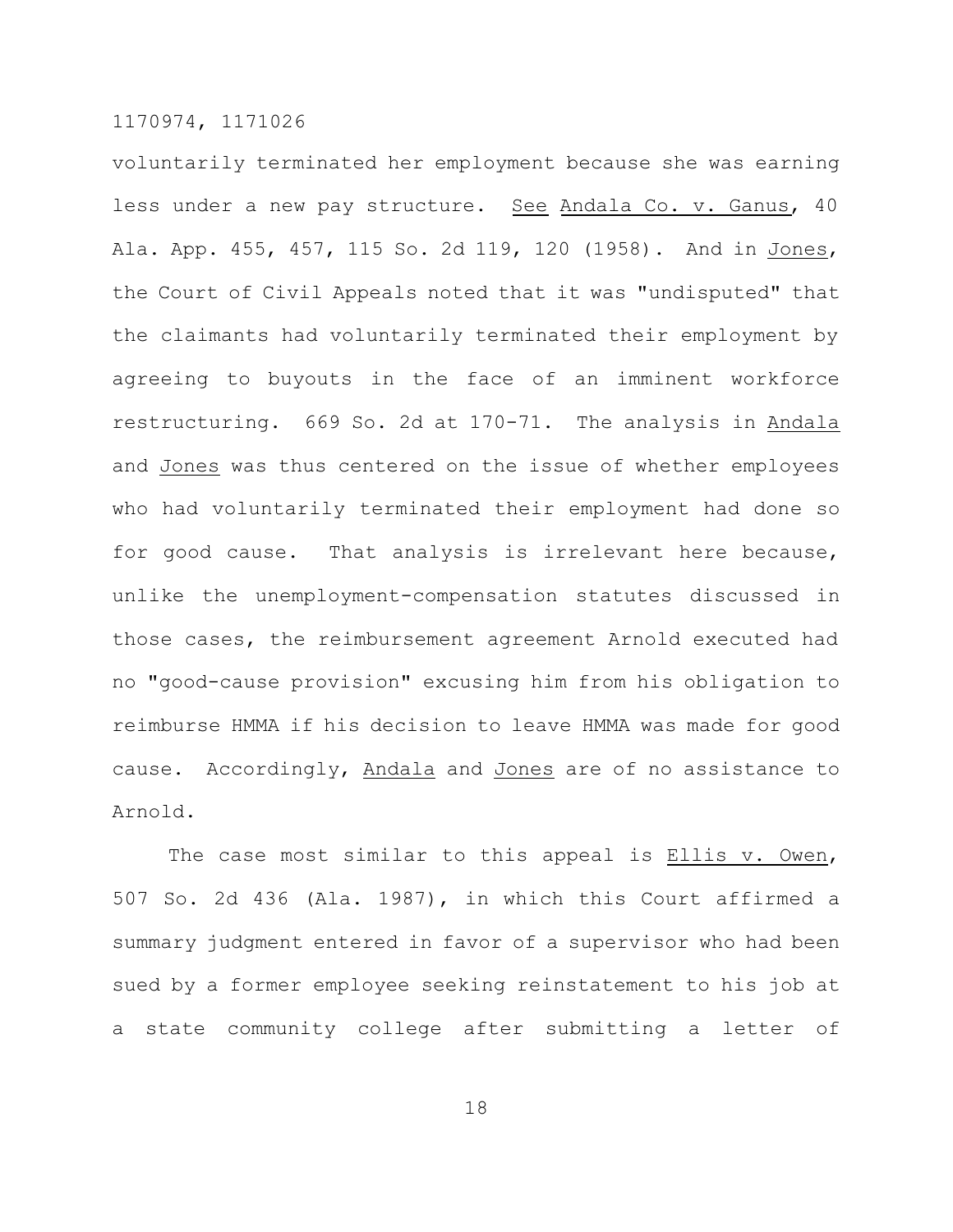resignation. The employee had been informed that his contract of employment would not be renewed after it expired, and he thereafter submitted a letter of resignation stating that he would resign two weeks before the term of his employment ended. 507 So. 2d at 437. The employee later changed his mind and sued his supervisor seeking to be reinstated, arguing "that his resignation was not voluntary, but was made under duress brought about by the necessity of finding other employment prior to the beginning of a new school term." Id. After the trial court entered a summary judgment in favor of the supervisor, the employee appealed to this Court, arguing that a summary judgment was improper because "his affidavit in opposition to summary judgment was sufficient to supply a scintilla of evidence on the question of the voluntariness of the resignation."<sup>4</sup> Id. This Court disagreed, holding that the employee's affidavit explaining the duress he was experiencing at the time he gave notice of his resignation was insufficient to establish a genuine issue of material fact

<sup>4</sup>"Effective June 11, 1987, the scintilla rule was abolished in favor of the substantial-evidence rule. See § 12-21-12, Ala. Code 1975." Furrow v. Helton, 13 So. 3d 350, 359 n. 6 (Ala. 2008). Nevertheless, the principles articulated in Ellis apply here.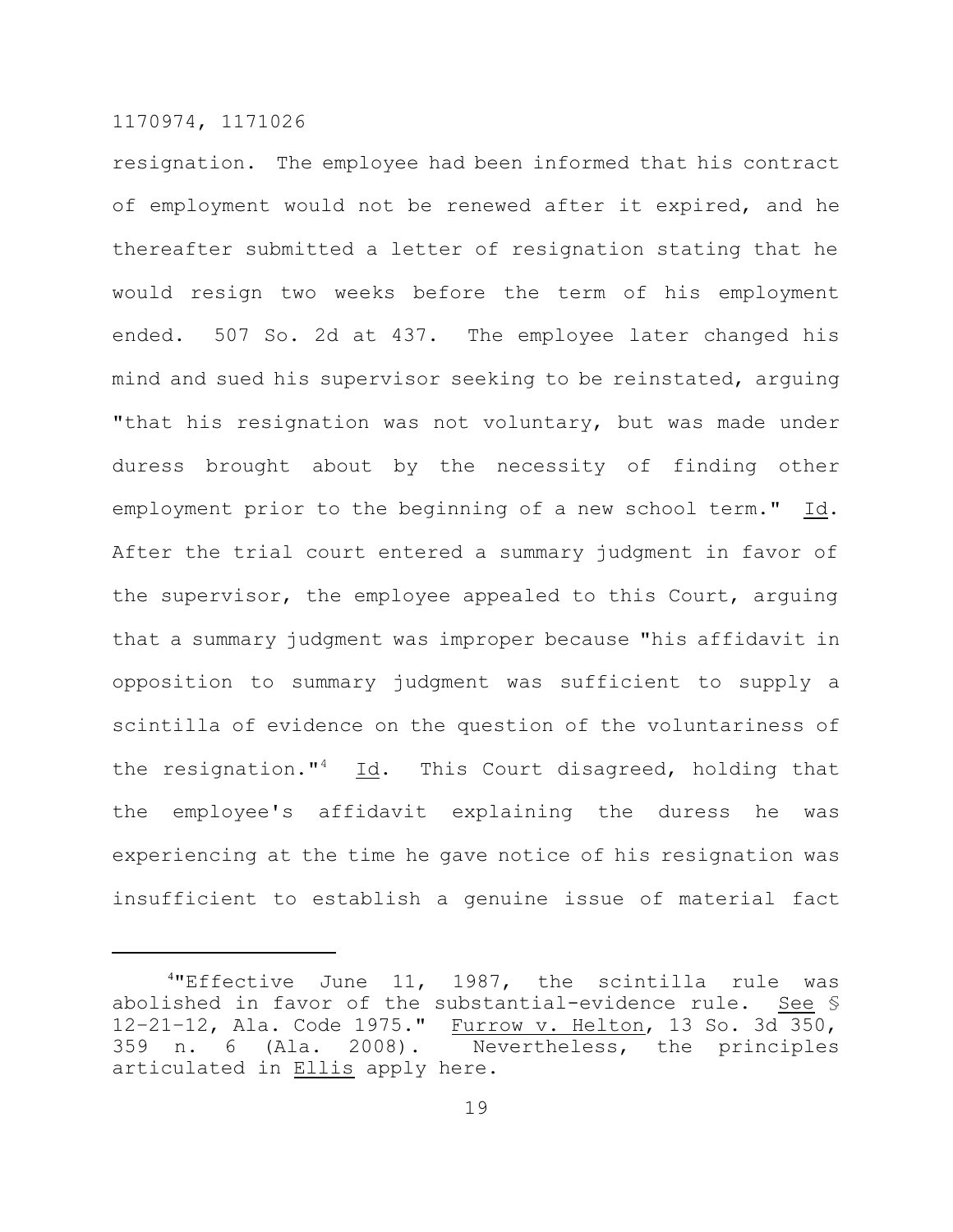because "[i]t does not refute the assertion that he resigned his position," nor did it "set forth specific facts to provide a scintilla of evidence that his resignation was not voluntary." 507 So. 2d at 438. The Ellis Court thus affirmed the trial court's judgment, holding that "[b]ecause [the employee] has failed to show the existence of a scintilla of evidence that his resignation was not made voluntarily, summary judgment was appropriate." Id.

As in Ellis, Arnold has submitted evidence explaining why he terminated his employment, but that evidence is ultimately irrelevant to our inquiry because it "does not refute the assertion that he resigned his position." 507 So. 2d at 438. The material evidence is undisputed, and it establishes that Arnold made the decision to voluntarily terminate his employment with HMMA because he no longer wanted to work at HMMA's facility. Unlike the unemployment-benefits cases cited by Arnold, there is no need for a fact-finder to consider whether Arnold's reasons for terminating his employment were reasonable or constituted good cause. Because there is no genuine issue of material fact about whether Arnold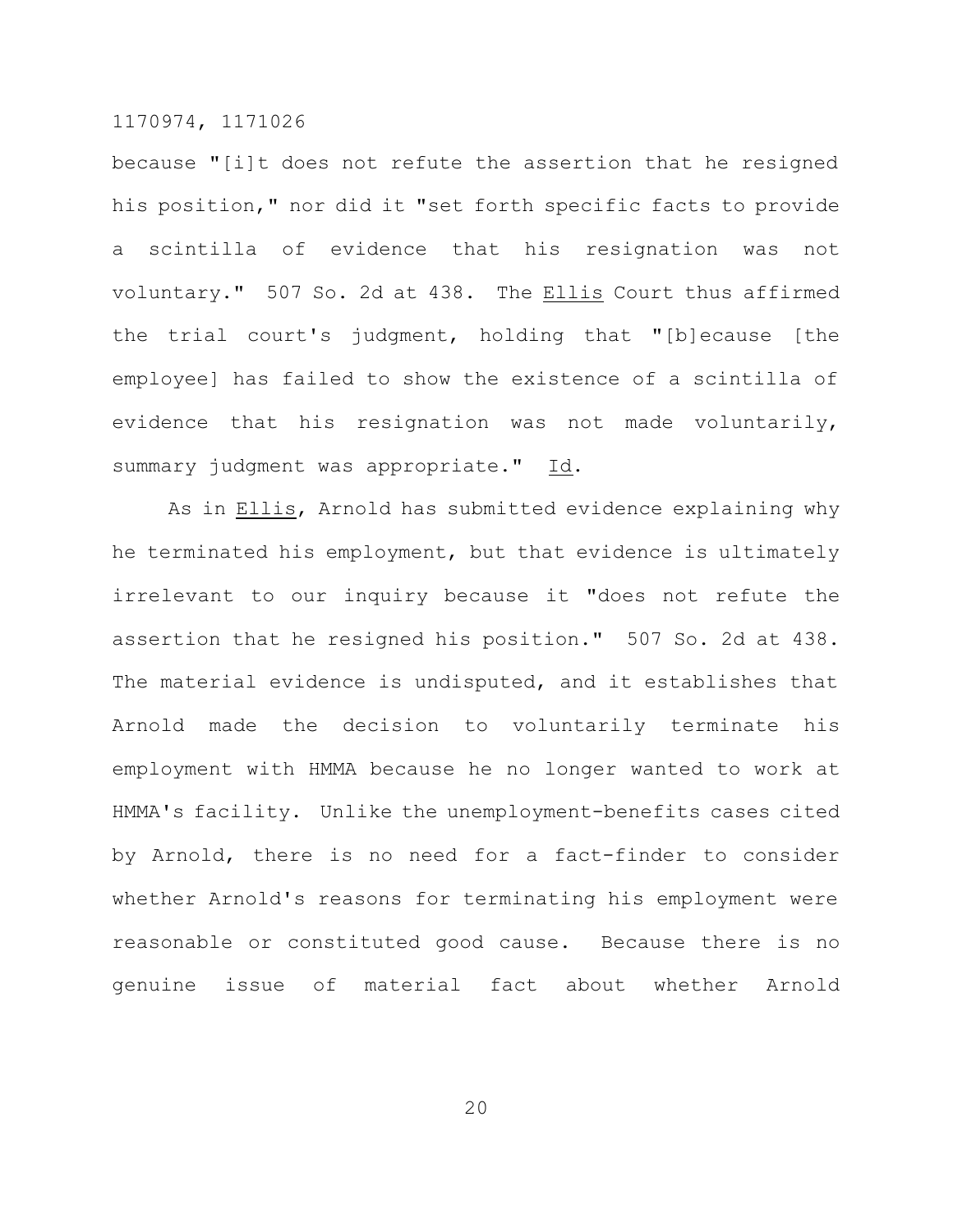voluntarily terminated his employment, resolution of that issue on summary judgment was appropriate.

In the alternative, Arnold argues that, even if he did voluntarily terminate his employment with HMMA, he and Gordy reached an agreement at his exit interview that neither he nor HMMA would take any legal action against the other. The basis of Arnold's argument that he and Gordy had an agreement is Gordy's alleged nod and handshake after Arnold made a general statement to the effect that Arnold expected there to be a mutual separation without any professional or legal repercussions. There is no evidence indicating that the alleged agreement was reduced to writing, and HMMA argues that Gordy's vague actions cannot be construed as formal acceptance of Arnold's vague offer.

Even if we assume that Gordy's actions did constitute an acceptance of Arnold's offer that he would forgo any legal action if HMMA agreed to do the same, enforcement of such an oral agreement is barred by the Statute of Frauds, which provides that, with the exception of consumer loans with a principal amount under \$25,000, "[e]very agreement or commitment to lend money, delay or forebear repayment thereof"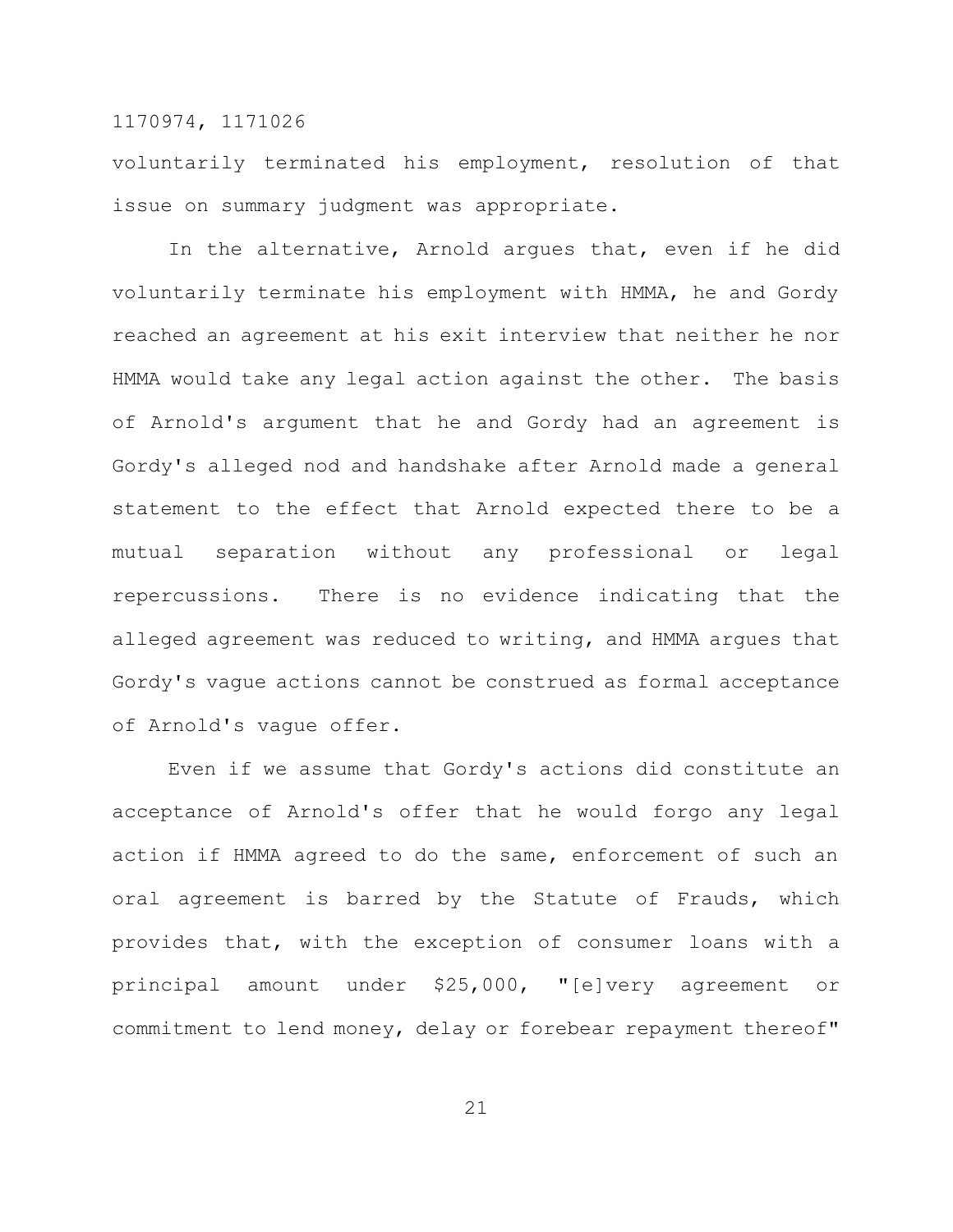is void "unless such agreement or some note or memorandum thereof expressing the consideration is in writing." § 8-9-  $2(7)$ , Ala. Code 1975. Thus, under  $\frac{1}{2}$  8-9-2(7), any agreement by HMMA to forgive or otherwise waive its right to collect the debt Arnold owed would have no legal effect unless that agreement was in writing. See, e.g., DeVenney v. Hill, 918 So. 2d 106, 115 (Ala. 2015) (holding that an oral agreement to refrain from collecting on a \$150,000 debt was void under § 8- 9-2(7)); Coleman v. BAC Servicing, 104 So. 3d 195, 207 (Ala. Civ. App. 2012) (holding that an oral agreement providing that a mortgage loan would not be foreclosed upon while the borrower was in a loss-mitigation program was void under § 8-  $9 - 2(7)$ .

We further note that, in his briefs to this Court, Arnold has not disputed HMMA's defense that § 8-9-2(7) bars any recovery under an alleged oral agreement. Arnold argues in his reply brief that  $$ 8-9-2(1)$  does not apply because that subsection of the Statute of Frauds requires written evidence of an agreement only when the agreement cannot "be performed within one year from the making thereof." But HMMA has not made an argument under subsection (1) of the Statute of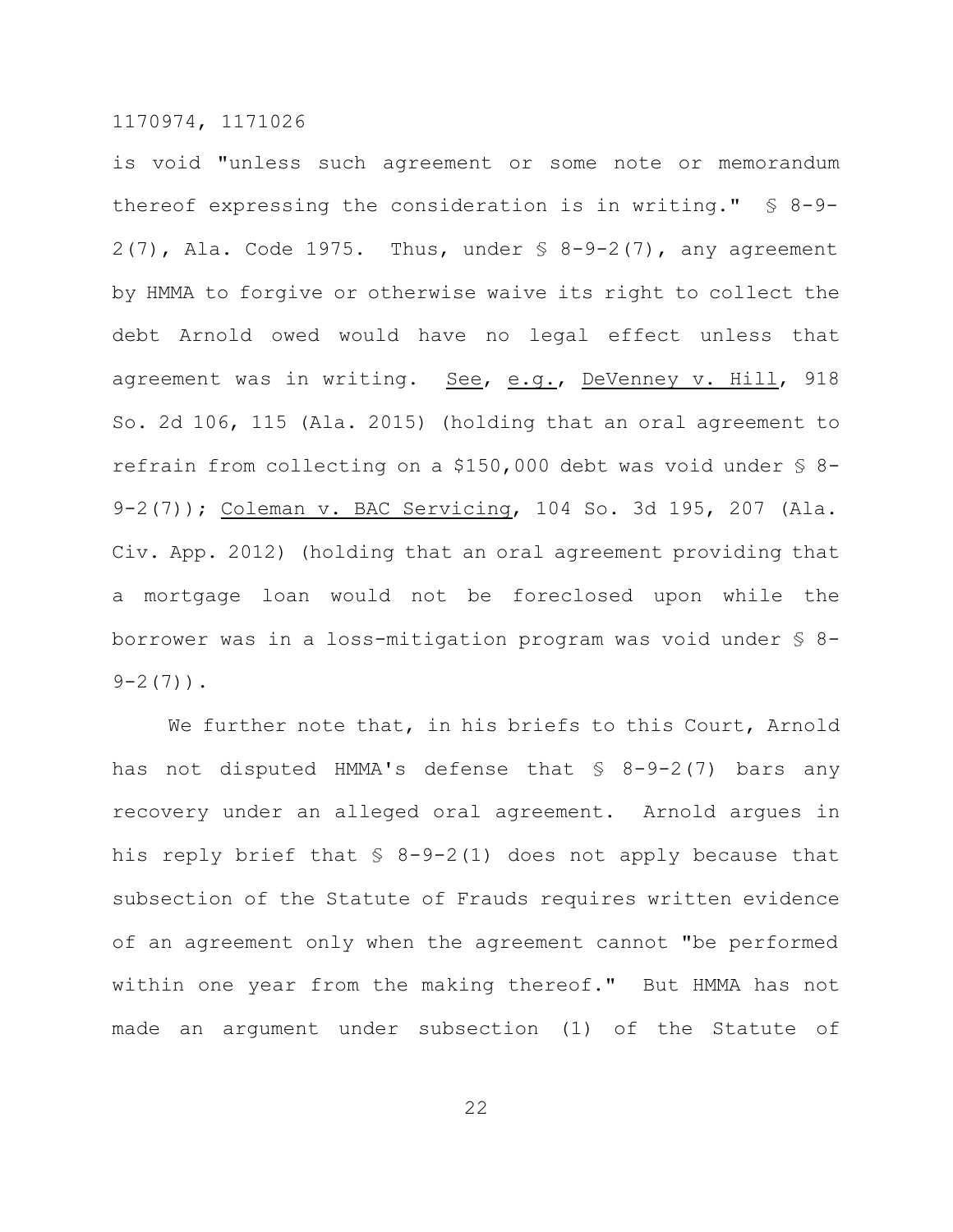Frauds. Rather, HMMA's Statute of Frauds argument is premised entirely on  $\S$  8-9-2(7), which applies to "[e]very agreement or commitment to lend money, delay or forebear repayment thereof" and contains no exception based on the time in which the alleged oral agreement might be performed. (Emphasis added.) Accordingly, Arnold's allegation of the existence of an oral agreement is foreclosed by the Statute of Frauds.

Arnold's final argument is that HMMA has unclean hands. See generally Foy v. Foy, 447 So. 2d 158, 162 (Ala. 1984) ("[W]here a party with unclean hands seeks relief, none is granted."). Arnold states that HMMA misled him into believing that it would not enforce the reimbursement agreement through Grady's indications that HMMA would not do so and then by paying Arnold all the money he was due upon his separation of employment without withholding any funds for the reimbursement of relocation expenses. These acts were done, Arnold alleges, to induce him not to file a complaint with the Equal Employment Opportunity Commission ("EEOC") within the 180-day limitations period following the end of his employment.<sup>5</sup> Arnold alleges that HMMA purposely waited until he could no

<sup>&</sup>lt;sup>5</sup>The exact nature of any complaint Arnold might have filed with the EEOC is unclear.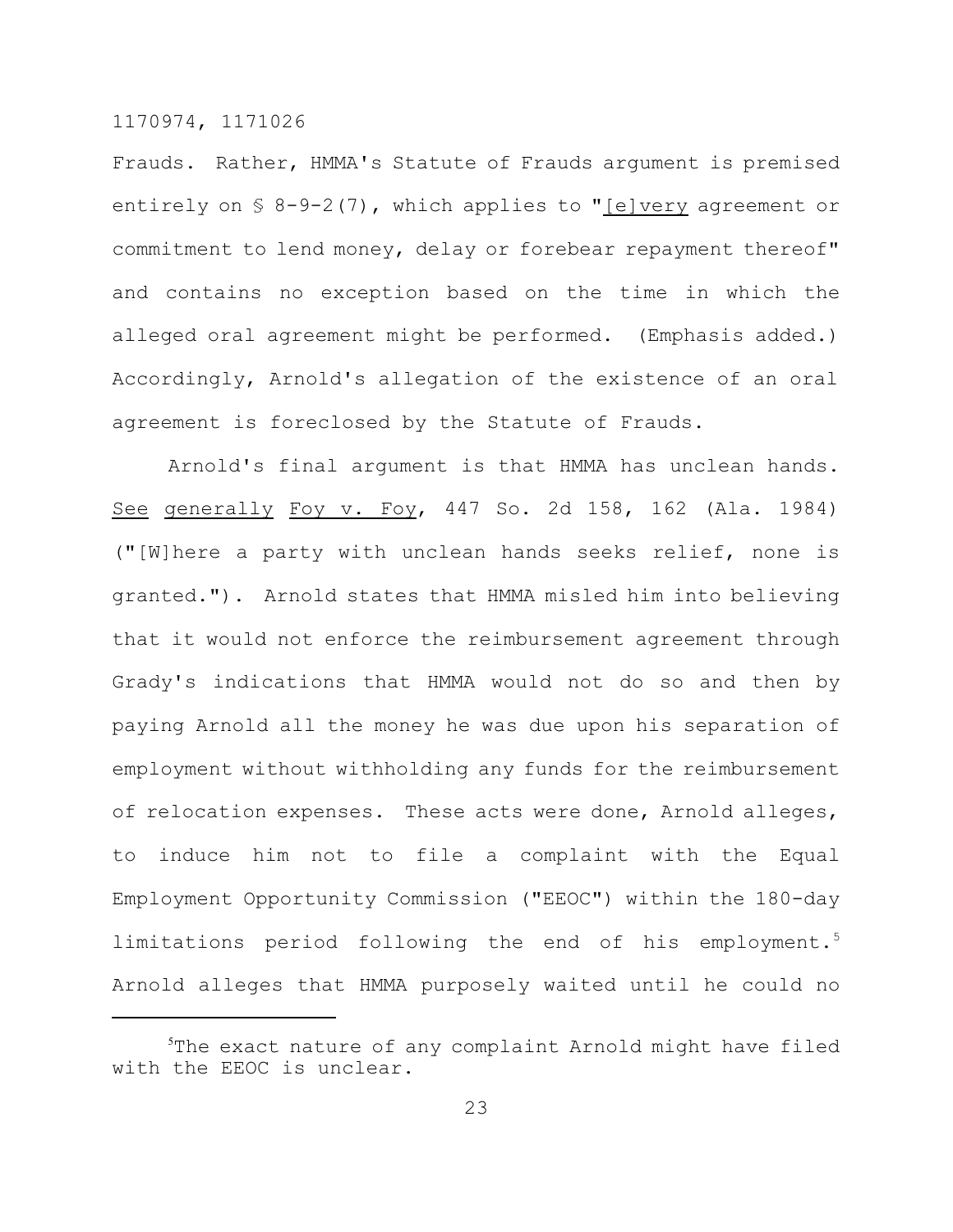longer file an EEOC complaint before seeking to enforce the reimbursement agreement and that the equitable doctrine of unclean hands should prevent HMMA from recovery.

Before the trial court, Arnold initially framed his unclean-hands argument as a promissory-estoppel argument. See, e.g., Dixieland Food Stores, Inc. v. Geddert, 505 So. 2d 371, 374 (Ala. 1987) (explaining that the doctrine of promissory estoppel provides that "'[a] promise which the promisor should reasonably expect to induce action or forbearance of a definite and substantial character on the part of the promisee and which does induce such action or forbearance is binding if injustice can be avoided only by enforcement of the promise'" (quoting Restatement (First) of Contracts § 90 (1932))). Arnold argued to the trial court that HMMA reasonably expected him to rely on Gordy's oral promise that HMMA would not pursue any legal action against him, that he relied on that promise, and that not requiring HMMA to abide by its promise now would be an injustice.

In Branch Banking & Trust Co. v. Nichols, 184 So. 3d 337 (Ala. 2015), this Court considered an attempt to circumvent the Statute of Frauds by asserting claims in tort, as opposed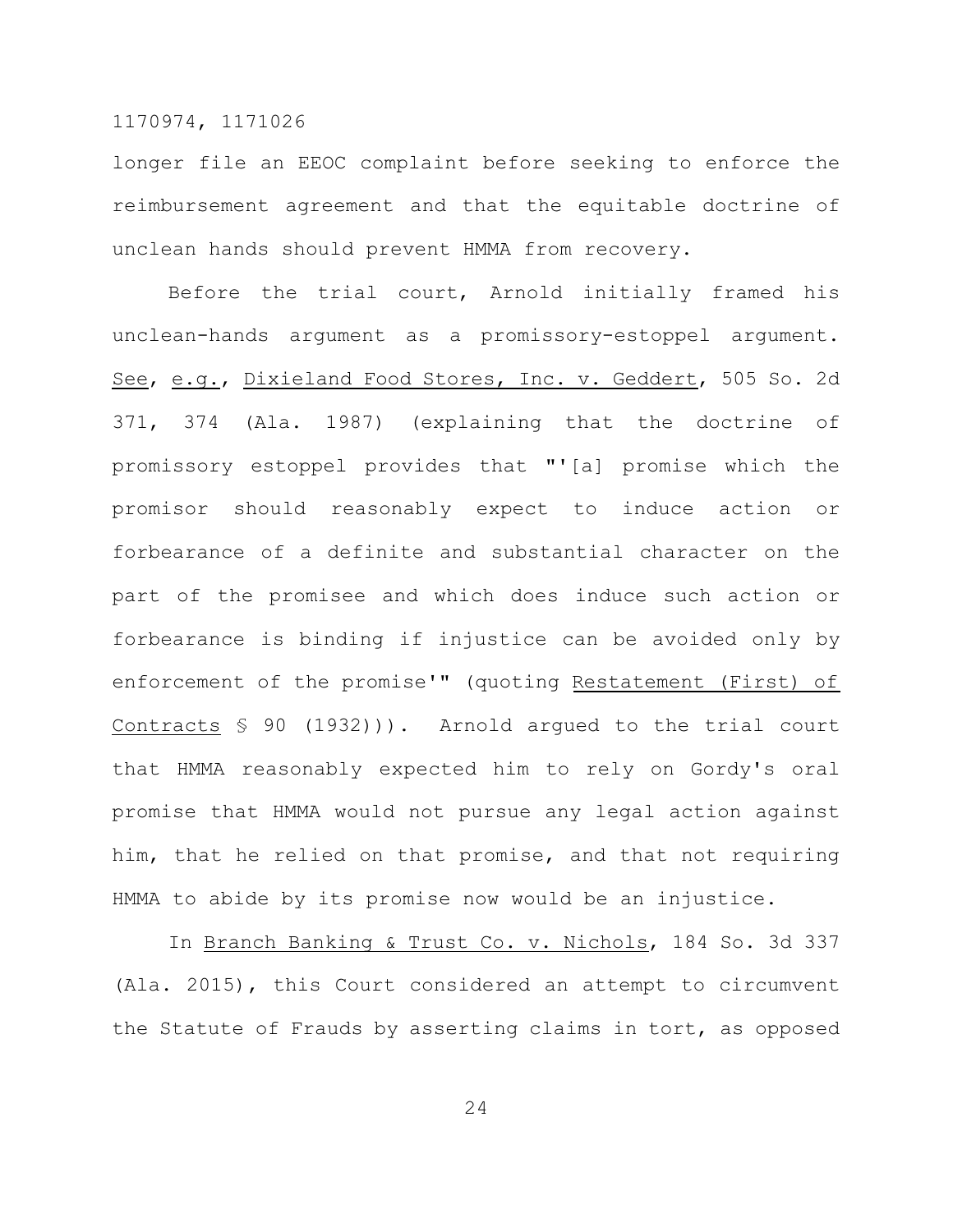to contract, and by invoking the doctrine of promissory estoppel. We concluded that a party may not do so, reasoning in part that, if a party "'"was allowed to recover the benefit of a bargain already barred by the statute of frauds, the statute of frauds would become meaningless."'" Nichols, 184 So. 3d at 346 (quoting Holman v Childersburg Bancorporation, Inc., 852 So. 2d 691, 699 (Ala. 2002), quoting in turn Sonnichsen v. Baylor Univ., 47 S.W.3d 122, 127 (Tex. Ct. App. 2001)). The Nichols Court further explained that promissory estoppel may not be used to bypass the Statute of Frauds because "'"[i]t is well-settled in Alabama that 'an executory agreement which is void under the statute of frauds cannot be made effectual by estoppel merely because it has been acted on by the promisee, and has not been performed by the promisor.'"'" 184 So. 3d at 348 (quoting Durham v. Harbin, 530 So. 2d 208, 213 (Ala. 1988), quoting in turn Hurst v. Thomas, 265 Ala. 398, 402, 91 So. 2d 692, 695 (1956), quoting in turn Clanton v. Scruggs, 95 Ala. 279, 283, 10 So. 757, 759 (1892)). Whether Arnold's equity argument is framed in terms of unclean hands or promissory estoppel, he ultimately runs into the Statute of Frauds and his argument fails. The trial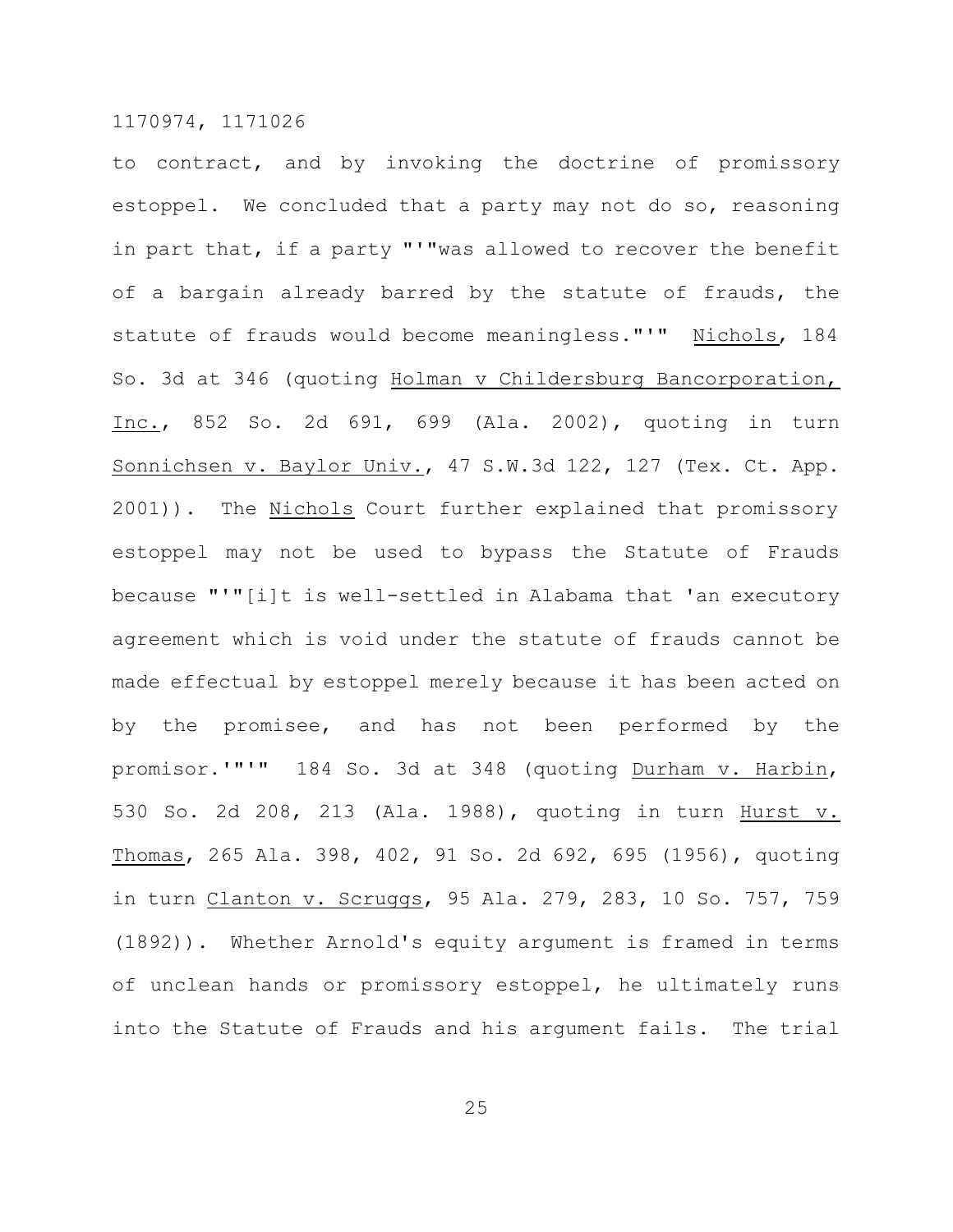court did not err by rejecting Arnold's argument that HMMA's motion for a summary judgment should be denied on equitable grounds. Thus, all of Arnold's arguments challenging the summary judgment entered in favor of HMMA are without merit, and that judgment is due to be affirmed.

#### HMMA's Cross-Appeal (no. 1171026)

In its cross-appeal, HMMA argues that the trial court erred by failing to award it prejudgment interest, attorney fees, and expenses, all of which the reimbursement agreement obligated Arnold to pay if he failed to timely reimburse HMMA any amounts that became due under that agreement. In Classroomdirect.com, LLC v. Draphix, LLC, 992 So. 2d 692, 709- 13 (Ala. 2008), this Court recognized that the decision to award attorney fees and costs is generally within the discretion of the trial court. The Court recognized, however, that there is an exception when a claim for attorney fees is made under a contract. In such cases, "we apply a de novo review." 922 So. 2d at 710. HMMA's claim for prejudgment interest and expenses is based on a contractual right; thus, we apply a de novo standard of review. $6$  See Winkleblack v.

We note that  $\frac{1}{5}$  8-8-8, Ala. Code 1975, provides that "[a]ll contracts, express or implied, for the payment of money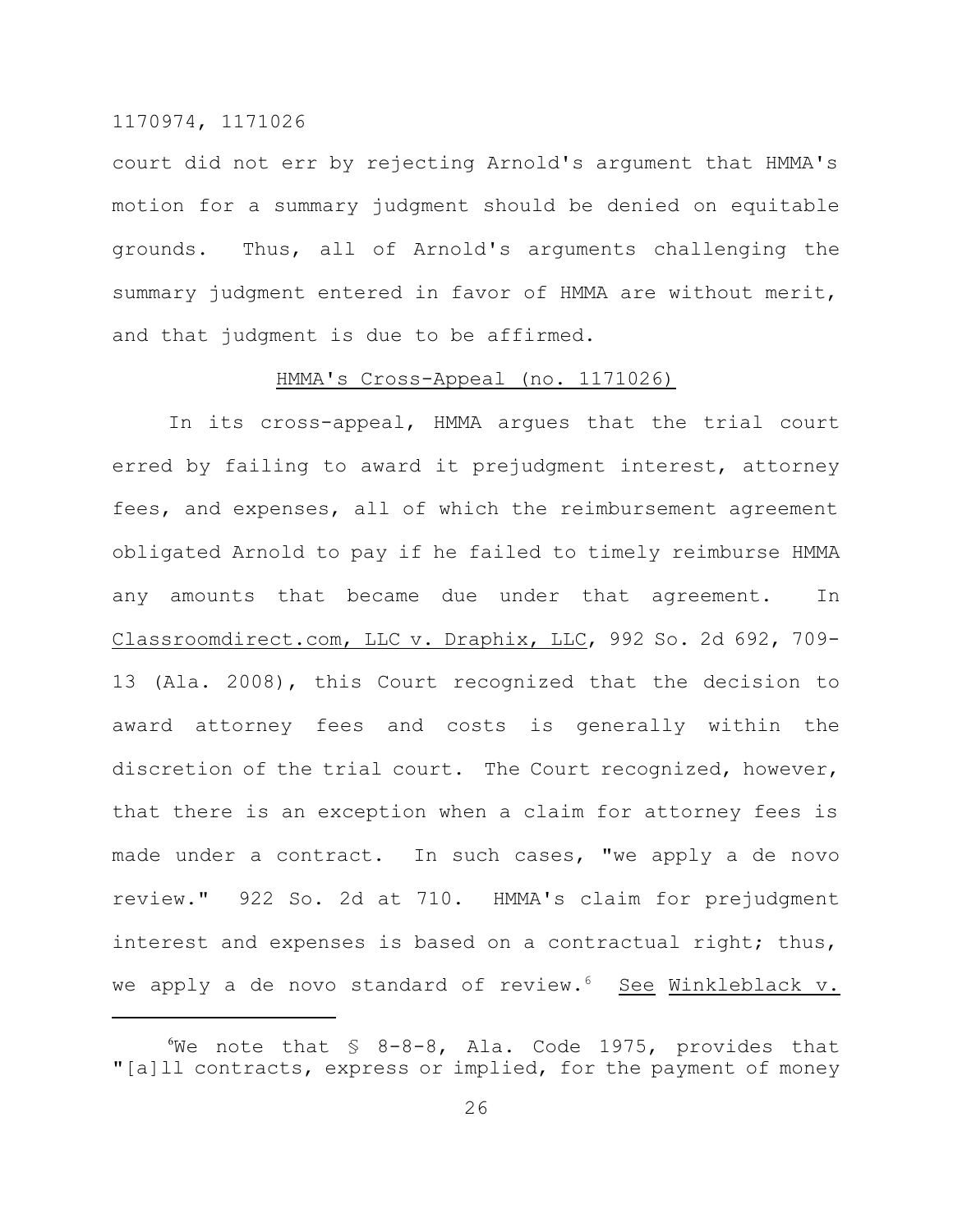Murphy, 811 So. 2d 521, 525-26 (Ala. 2001) (explaining that, when a contractual provision is clear, any question about the legal effect of that provision is a question of law that is reviewed de novo).

HMMA requested an award of prejudgment interest, attorney fees, and expenses when it first moved the trial court for a summary judgment, noting that the reimbursement agreement expressly obligated Arnold to pay "all collection costs, charges and expenses incurred by HMMA, including but not limited to all collection agency fees, interest and attorneys' fees" that resulted from Arnold's failure to timely reimburse HMMA any amount that became due under the agreement. HMMA

<sup>...</sup> bear interest from the day such money ... should have been paid." Section 8-8-1, Ala. Code 1975, further provides that the legal rate of prejudgment interest is 6%. HMMA's calculation that Arnold owes \$11,710 for prejudgment interest is based on that 6% rate applied to the 1,055 days between April 3, 2015 –– 30 days after HMMA sent Arnold a demand letter –– and the entry of the summary judgment on February 21, 2018.

By its terms, the reimbursement agreement obligated Arnold to "make payment to HMMA for all relocation expenses within thirty (30) days after the termination of [his] employment with HMMA." Therefore, HMMA might have been able to claim that Arnold owed interest on the unpaid sum from August 10, 2014 –– 30 days after his last day of employment. By claiming that interest only began to accrue on April 3, 2015, HMMA has forgone any claim to a greater award of interest based on the earlier August 2014 date.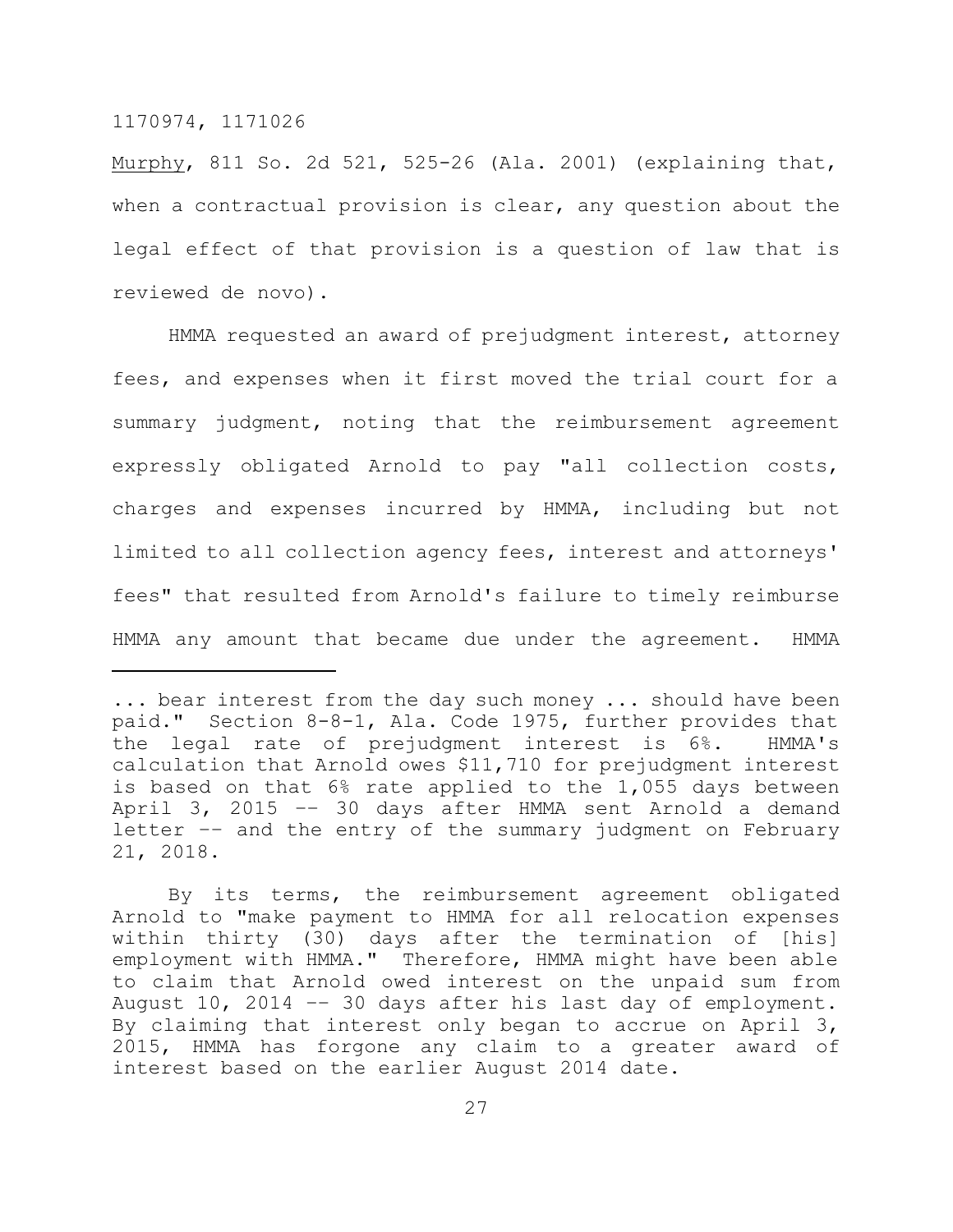further explained that the exact amount Arnold owed under this provision must be determined "based on the date of judgment." Just six days after the trial court granted HMMA's motion and entered a summary judgment that failed to account for prejudgment interest, attorney fees, and expenses, HMMA moved the trial court to alter or amend its judgment to include those additional sums. HMMA supported that postjudgment motion with an affidavit from its attorney describing his customary hourly rate for collection work, the number of hours he had worked on this case, the tasks he had performed during that time,<sup>7</sup> and the expenses his firm had paid to date, along with his statement that all the claimed fees and expenses were reasonable.

Remarkably, in his response to HMMA's postjudgment motion, Arnold failed to dispute the reasonableness of the prejudgment interest, attorney fees, or expenses claimed by HMMA, and he submitted no evidence to indicate that those

<sup>7</sup>HMMA's attorney stated in the affidavit that he had spent 102.9 hours working on this case and that those hours had been spent "drafting pleadings and motions, responding to pleadings and motions, communicating with [Arnold's] counsel, communicating with [HMMA], meeting with witness, attending and preparing for hearings, and attending and preparing for mediation, among other items."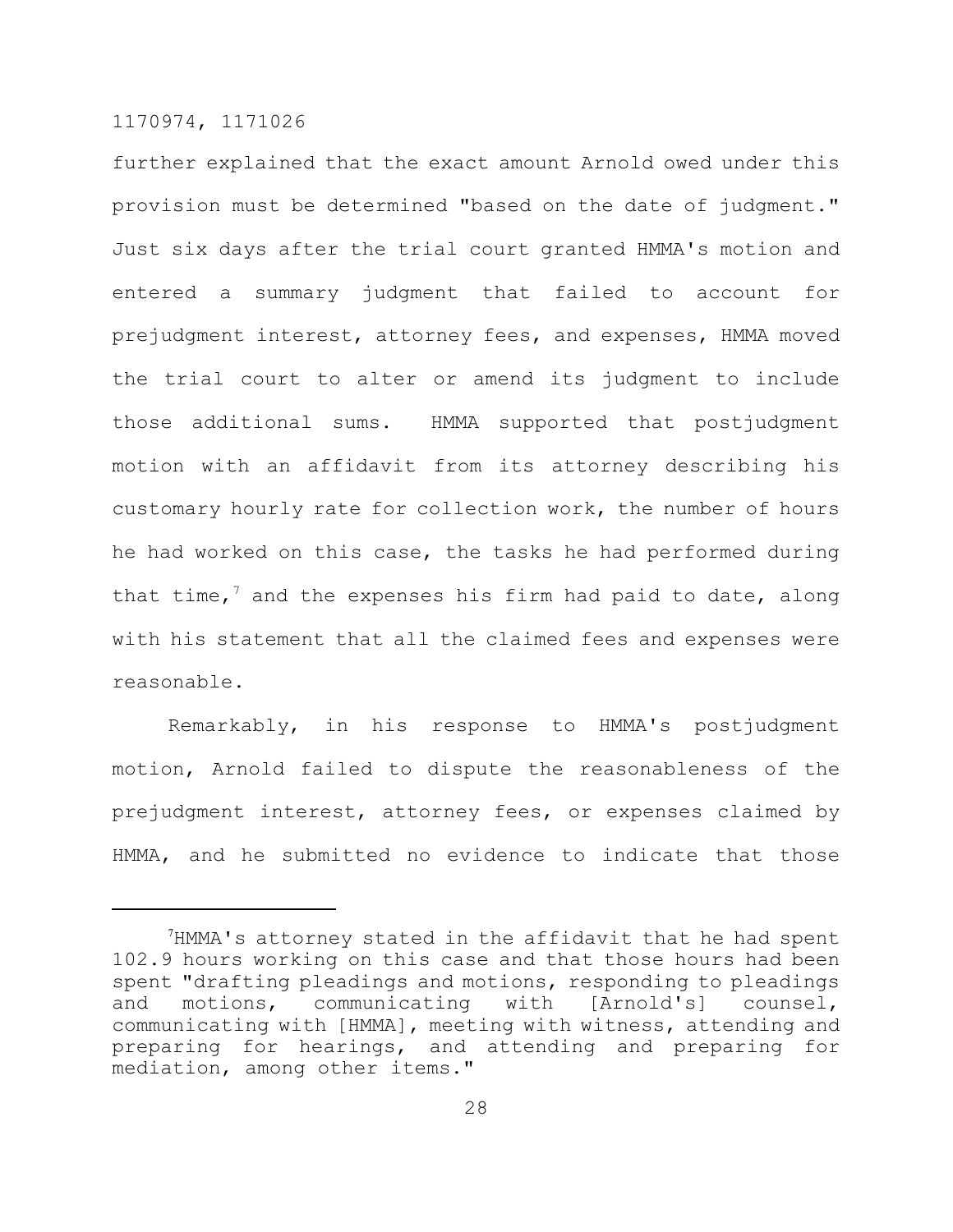calculations were excessive. Instead, Arnold primarily reargued that he had not breached the reimbursement agreement and that, even if he had, the trial court should nevertheless rule against HMMA as a matter of equity. He also made a conclusory statement that HMMA sought "a remedy not supported by the evidence." This response by Arnold was plainly insufficient and left the record without any evidence to counter the substantiated calculations brought forward by HMMA.

In support of its claim for attorney fees, HMMA cites Fikes v. Keller, 466 So. 2d 965 (Ala. Civ. App. 1985), which we find instructive. In Fikes, the plaintiffs had contracted to buy stock in a corporation from the defendants, and their purchase contract provided that the defendants "would be responsible for, hold harmless, and indemnify the [plaintiffs] from all claims and indebtedness incurred prior to the closing date, including reasonable attorney's fees incurred by [the plaintiffs] as [a] result of [the defendants'] default." 466 So. 2d at 965. After such a claim arose, the plaintiffs sued the defendants, alleging breach of contract, and obtained a judgment for \$4,902, but the trial court failed to award the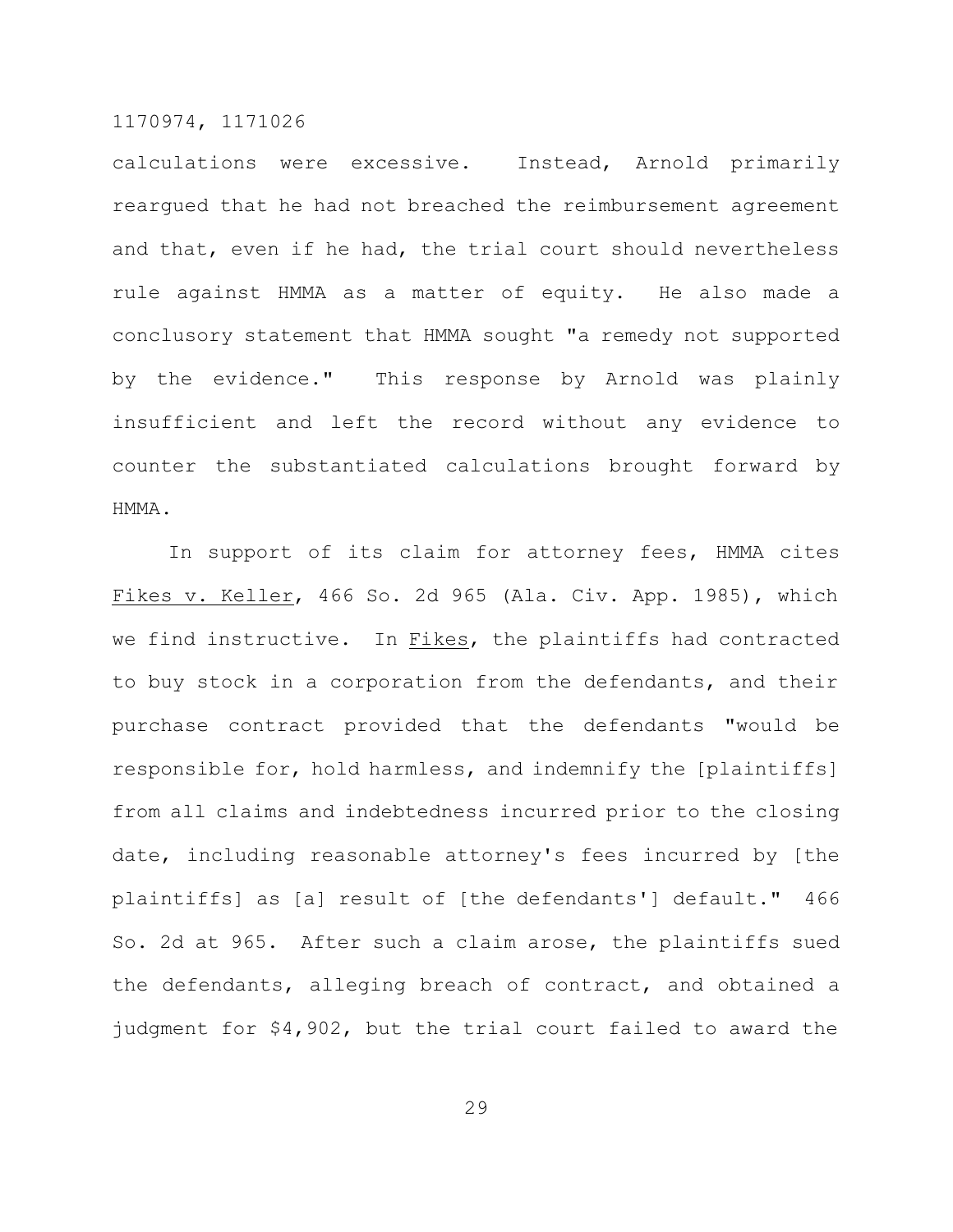plaintiffs attorney fees. On appeal, the Court of Civil Appeals reversed the judgment of the trial court, explaining:

"In this case the [defendants] contracted to pay all judgments, costs, and expenses, including a reasonable attorney's fee incurred by the [plaintiffs] as a result of [defendants'] breach. The trial court found the [defendants] to have breached the contract. '[D]amages for the breach of a contract should restore the injured party to the condition he would have occupied if the contract had been fully performed.' Kennedy v. Hudson, 224 Ala. 17, 138 So. 282 (1932). Failure to award [plaintiffs] a reasonable attorney's fee, in this case, was error."

466 So. 2d at 966. The Fikes court then determined from the record what the attorney fee should be and remanded the cause for the trial court to enter a judgment in favor of the plaintiffs that included that amount.

Like Fikes, the underlying case involves a party, Arnold, who executed an agreement in which he obligated himself to pay certain amounts if he breached the terms of that agreement. As we have concluded, the evidence is undisputed that Arnold did, in fact, breach that agreement, and, like the plaintiffs in Fikes, HMMA is entitled to be restored to the condition it would have occupied had Arnold performed his obligations under the agreement. The trial court erred by failing to rule in favor of HMMA on this issue. The record contains sufficient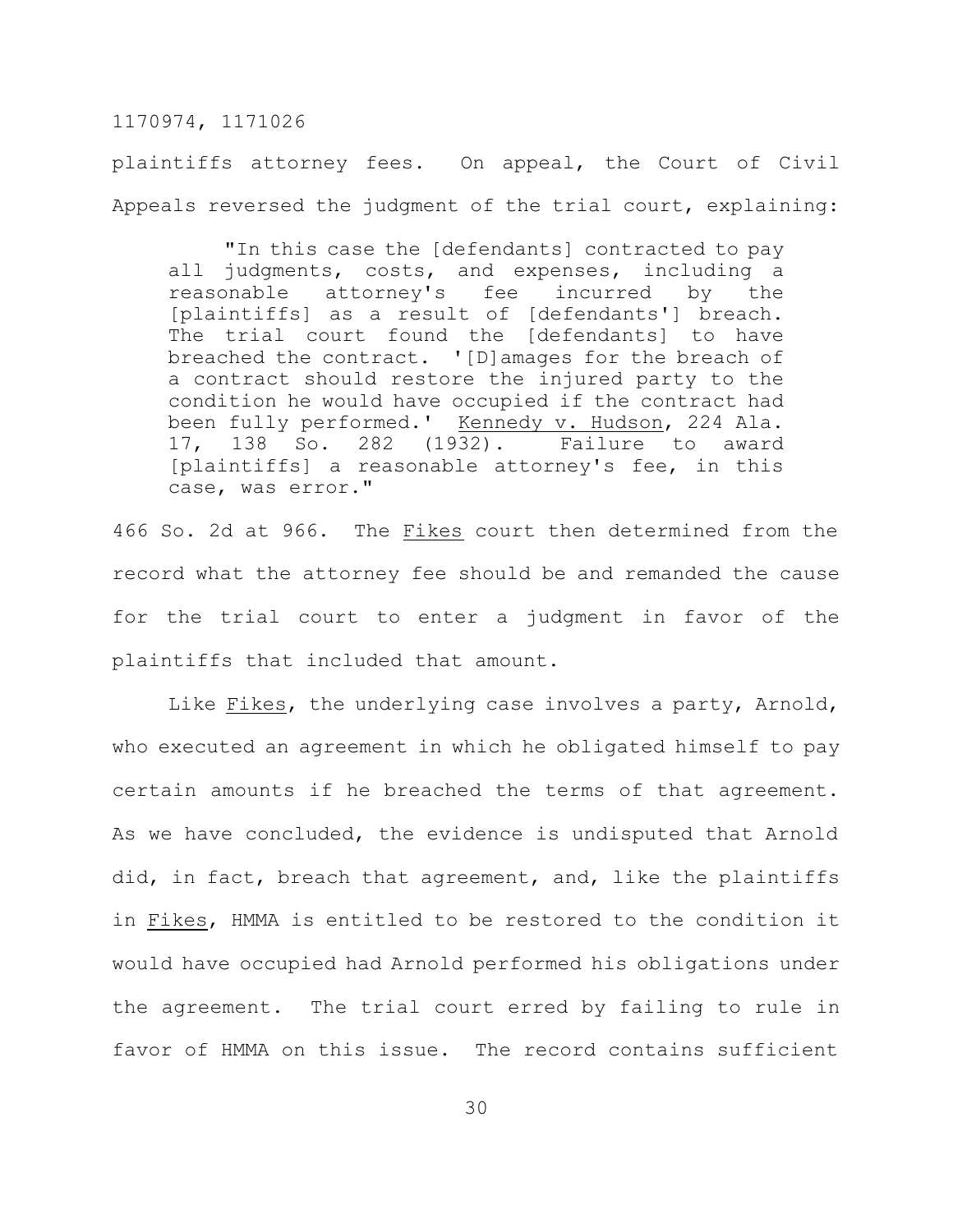evidence from which this Court can determine the prejudgment interest, attorney fees, and expenses HMMA is entitled to recover under the reimbursement agreement. Accordingly, the cause is due to be remanded for the trial court to enter a judgment in favor of HMMA that includes \$11,710 for prejudgment interest and \$20,293 for attorney fees and expenses.

#### Conclusion

HMMA sued its former employee Arnold, alleging that he had breached the terms of a reimbursement agreement by voluntarily terminating his employment within 24 months of his start date and thereafter refusing to reimburse HMMA for the relocation expenses it had paid on his behalf. Although Arnold denies that he breached the agreement, the evidence in the record establishes that Arnold voluntarily terminated his employment with HMMA after approximately 16 months. When he did so, he triggered the obligation to reimburse HMMA \$67,534 for the relocation expenses it had paid. Arnold has not shown that the trial court erred in entering a summary judgment in favor of HMMA for that amount.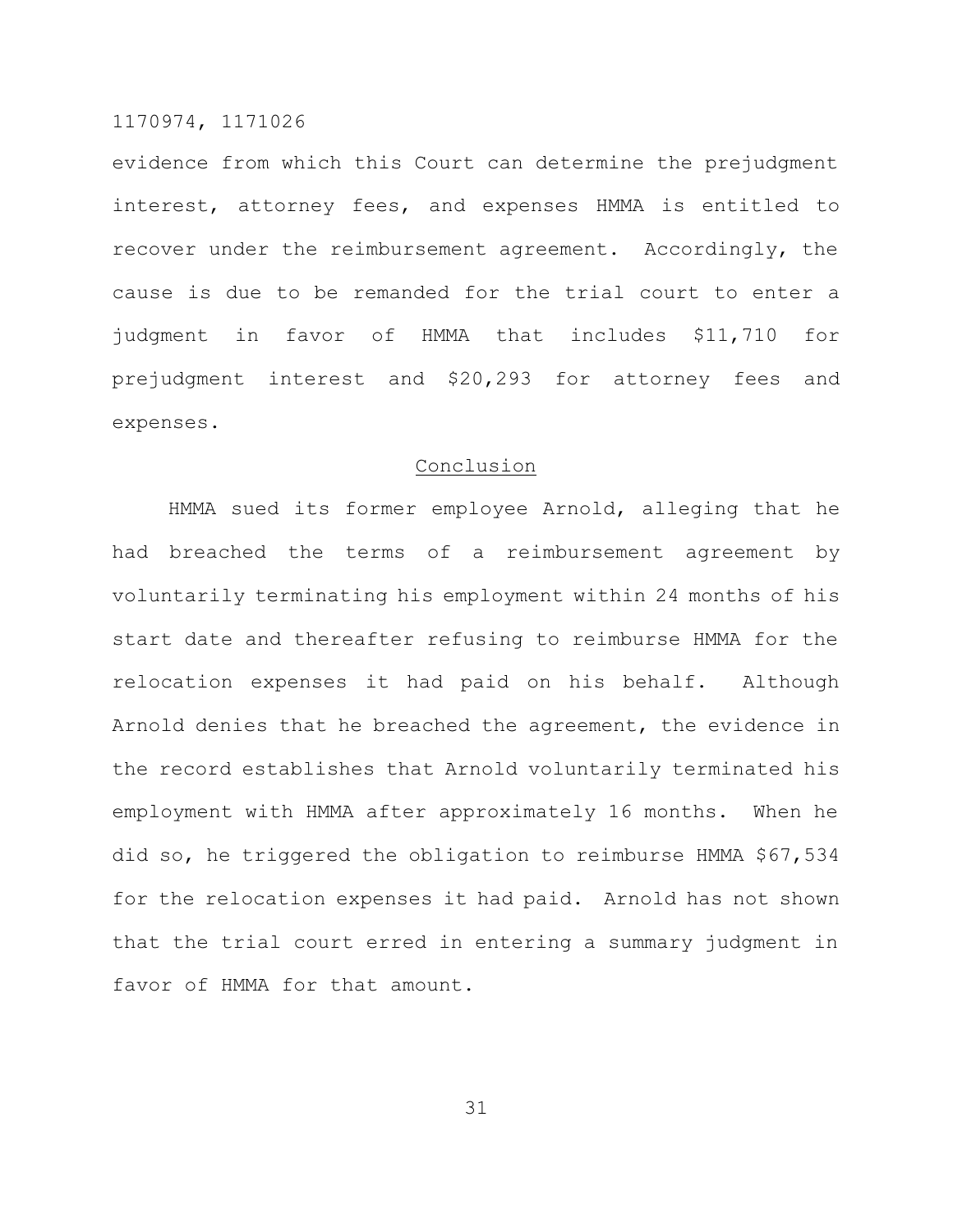The reimbursement agreement also obligated Arnold to pay HMMA interest if he failed to timely reimburse HMMA for any sums that came due under that agreement and to pay the attorney fees and expenses HMMA incurred attempting to collect under the agreement. HMMA submitted evidence to the trial court indicating that it was entitled to \$11,710 for prejudgment interest and \$20,293 for attorney fees and expenses, and the trial court erred by failing to include those amounts in its judgment. Accordingly, the judgment of the trial court, to the extent it failed to include those amounts, is reversed and the cause is remanded for the court to enter a final judgment in favor of HMMA for \$99,537, an amount that fully compensates HMMA for all that it is entitled to recover under the terms of the reimbursement agreement.

1170974 –– AFFIRMED.

Parker, C.J., and Bolin, Wise, Sellers, Mendheim, and Stewart, JJ., concur.

Bryan, J., concurs in the result.

1171026 –– REVERSED AND REMANDED.

Parker, C.J., and Bolin, Sellers, Mendheim, and Stewart, JJ., concur.